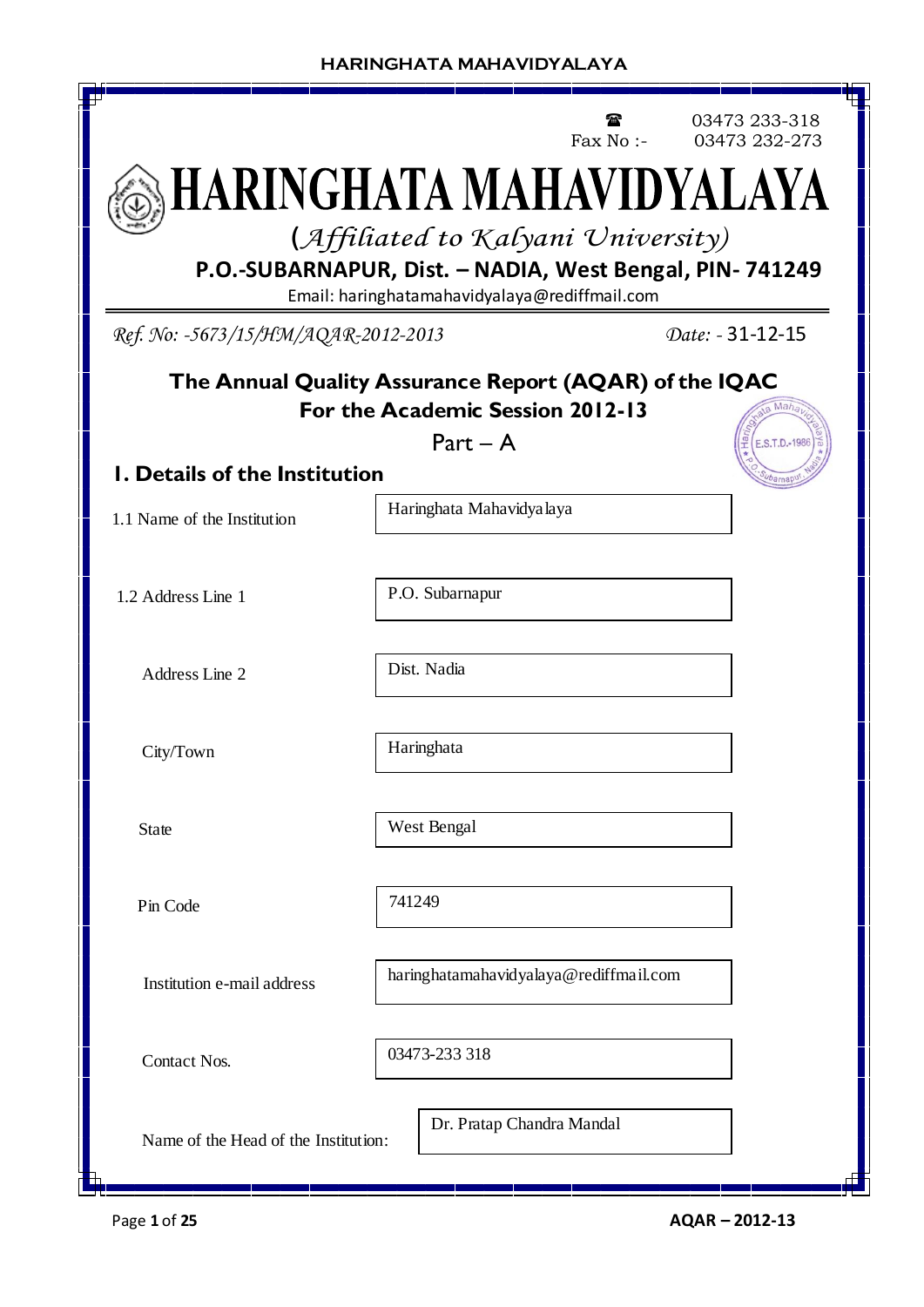| Tel. No. with STD Code:                                                                                                                                                                                                                                                    | 03473-233 318                   |  |  |  |
|----------------------------------------------------------------------------------------------------------------------------------------------------------------------------------------------------------------------------------------------------------------------------|---------------------------------|--|--|--|
| Mobile:                                                                                                                                                                                                                                                                    | 91-9091818201                   |  |  |  |
| Name of the IQAC Co-ordinator:                                                                                                                                                                                                                                             | <b>Uddalak Roy</b>              |  |  |  |
| Mobile:                                                                                                                                                                                                                                                                    | 91-9433273119                   |  |  |  |
| IQAC e-mail address:                                                                                                                                                                                                                                                       | Iqachmv2014@gmail.com           |  |  |  |
| 1.3 NAAC Track ID(For ex. MHCOGN 18879)<br>1.4 NAAC Executive Committee No. & Date:<br>EC/40/36, Dated 17.10.2006<br>(For Example EC/32/A&A/143 dated 3-5-2004.<br>This EC no. is available in the right corner-bottom<br>of your institution's Accreditation Certificate) |                                 |  |  |  |
| 1.5 Website address:                                                                                                                                                                                                                                                       | www.haringhatamahavidyalaya.org |  |  |  |
| http://www.haringhatamahavidyalaya.org<br>Web-link of the AQAR:                                                                                                                                                                                                            |                                 |  |  |  |
| For ex. http://www.ladykeanecollege.edu.in/AQAR2012-13.doc                                                                                                                                                                                                                 |                                 |  |  |  |
|                                                                                                                                                                                                                                                                            |                                 |  |  |  |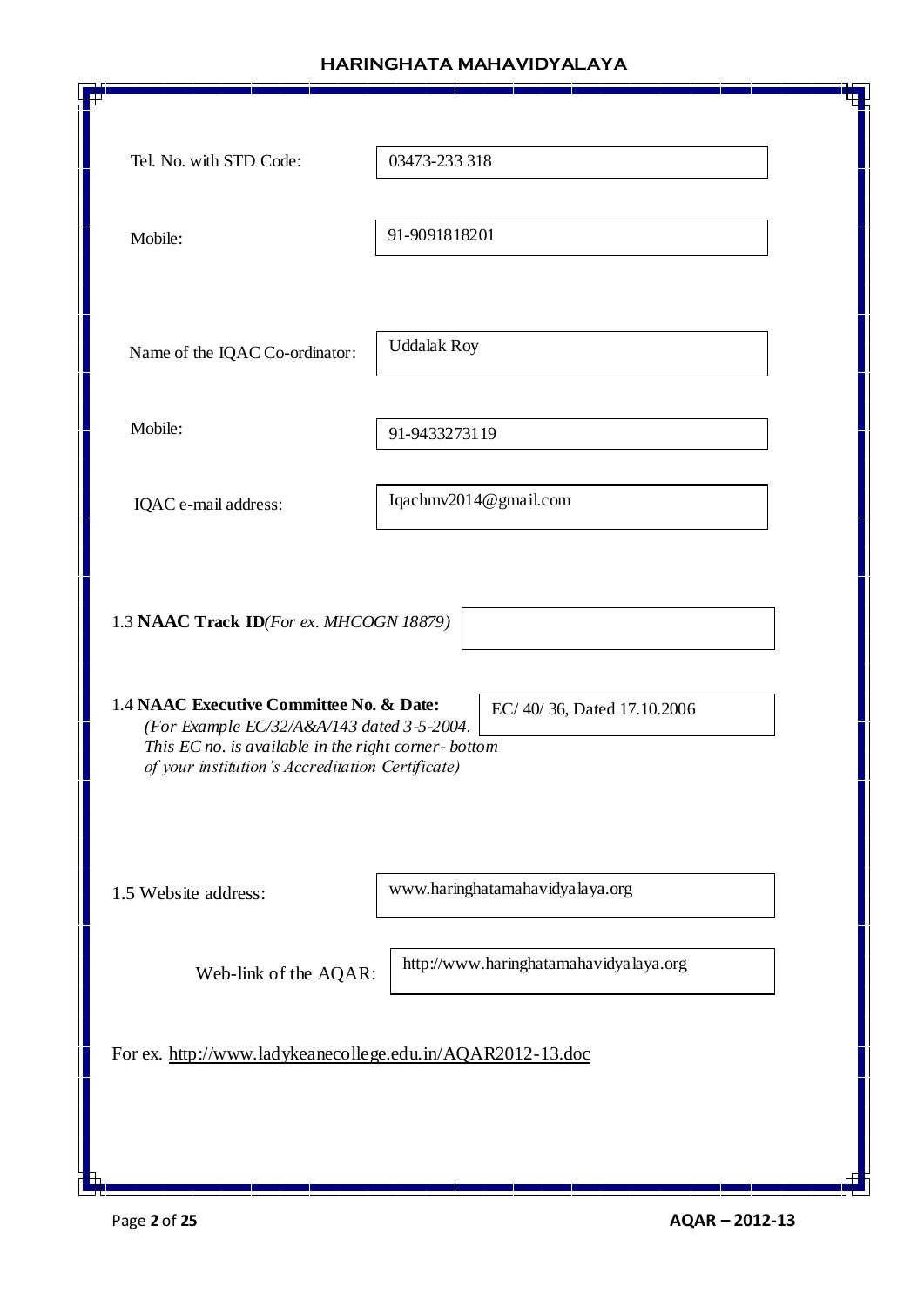| 1.6 Accreditation Details |  |
|---------------------------|--|
|---------------------------|--|

| Sl. No. | Cycle       | Grade     | <b>CGPA</b>                   | Year of<br>Accreditation | <b>Validity Period</b>      |
|---------|-------------|-----------|-------------------------------|--------------------------|-----------------------------|
| 1       | $1st$ Cycle | B         | 70.10 on<br>a scale of<br>100 | 2006                     | 17.10.2006 to<br>16.10.2011 |
| 2       | $2nd$ Cycle | <b>NA</b> | <b>NA</b>                     | NA                       | NA                          |
| 3       | $3rd$ Cycle | <b>NA</b> | <b>NA</b>                     | <b>NA</b>                | <b>NA</b>                   |
| 4       | $4th$ Cycle | NA        | NA                            | NA                       | NA                          |

1.7 Date of Establishment of IQAC : DD/MM/YYYY

28.10.2014

**1.8 AQAR for the year** *(for example 2010-11)*

2012-13

1.9 Details of the previous year's AQAR submitted to NAAC after the latest Assessment and Accreditation by NAAC (*(for example AQAR 2010-11submitted to NAAC on 12-10-2011)*

| i.<br>ii.<br>iii.                      | AQAR for 2009-10 submitted on 31/12/2015_____________ (DD/MM/YYYY)<br>AQAR for 2010-11 submitted on 31/12/2015_______________ (DD/MM/YYYY)<br>AQAR for 2011-12 submitted on 31/12/2015_____________ (DD/MM/YYYY) |
|----------------------------------------|------------------------------------------------------------------------------------------------------------------------------------------------------------------------------------------------------------------|
| 1.10 Institutional Status              |                                                                                                                                                                                                                  |
| University                             | Central $\vert \cdot \vert$ Deemed $\vert \cdot \vert$<br>State<br>Private                                                                                                                                       |
| <b>Affiliated College</b>              | Yes<br>No                                                                                                                                                                                                        |
| <b>Constituent College</b>             | Yes<br>N <sub>0</sub>                                                                                                                                                                                            |
| Autonomous college of UGC              | Yes<br>No                                                                                                                                                                                                        |
| Regulatory Agency approved Institution | Yes<br>N <sub>0</sub>                                                                                                                                                                                            |
| (eg. AICTE, BCI, MCI, PCI, NCI)        |                                                                                                                                                                                                                  |
|                                        | $\overline{ }$                                                                                                                                                                                                   |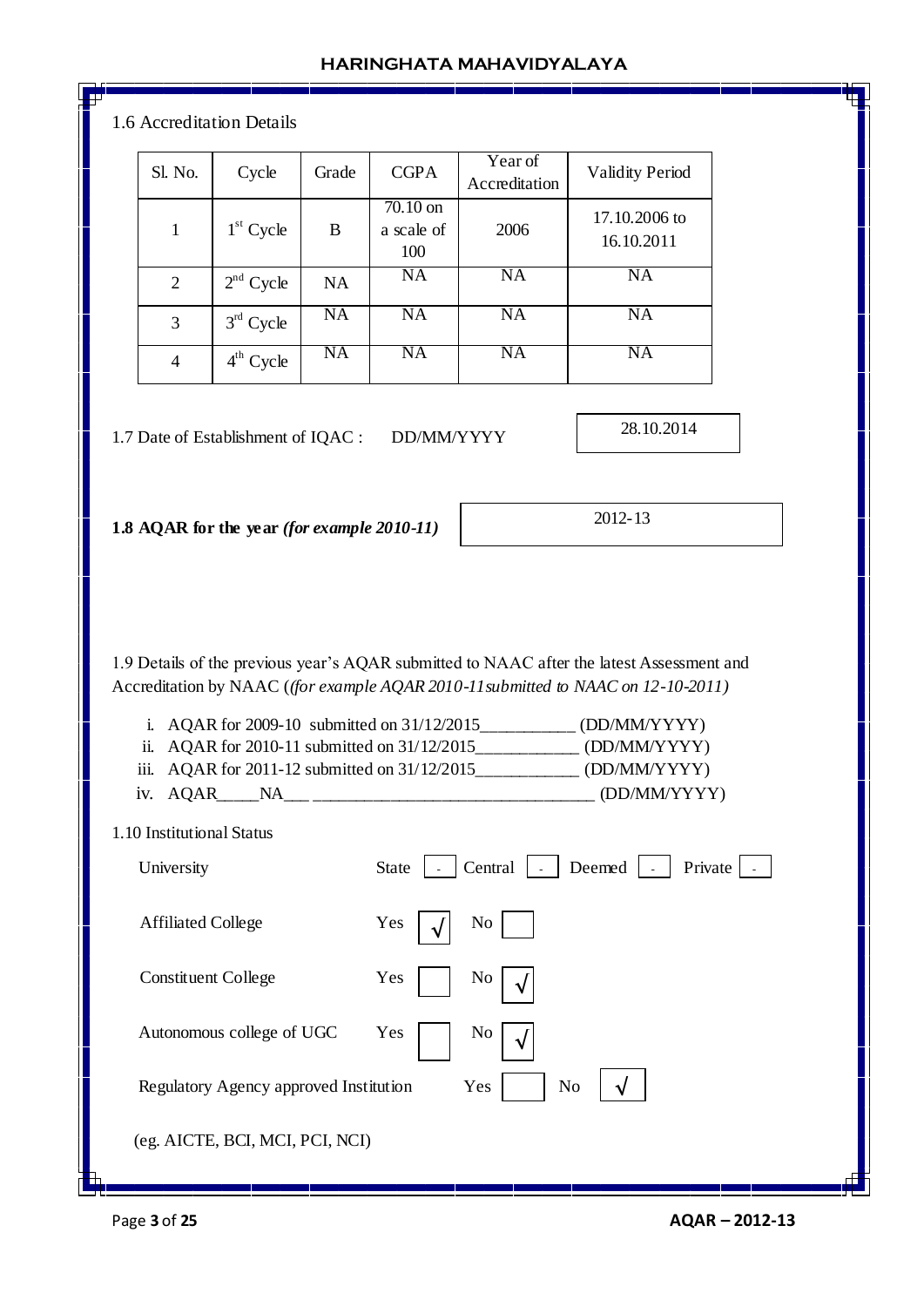| Women<br>Men<br>Type of Institution<br>Co-education                                               |  |  |  |  |
|---------------------------------------------------------------------------------------------------|--|--|--|--|
| Urban<br>Rural<br>Tribal<br><b>Financial Status</b><br>Grant-in-aid<br>UGC 2(f)<br><b>UGC 12B</b> |  |  |  |  |
| Grant-in-aid $+$ Self Financing<br>Totally Self-financing                                         |  |  |  |  |
| 1.11 Type of Faculty/Programme                                                                    |  |  |  |  |
| Commerce<br>PEI (Phys Edu)<br>Science<br>Law<br>Arts                                              |  |  |  |  |
| TEI (Edu)<br>Health Science<br>Engineering<br>Management                                          |  |  |  |  |
| Study Centre of Open and Distance Learning under University<br>Others (Specify)<br>of Kalyani     |  |  |  |  |
| University of Kalyani<br>1.12 Name of the Affiliating University (for the Colleges)               |  |  |  |  |
| 1.13 Special status conferred by Central/ State Government-- UGC/CSIR/DST/DBT/ICMR etc            |  |  |  |  |
| Autonomy by State/Central Govt. / University<br>N <sub>O</sub>                                    |  |  |  |  |
| NA<br><b>UGC-CPE</b><br>University with Potential for Excellence<br>NA                            |  |  |  |  |
| UGC-CE<br>NA<br>NA<br><b>DST Star Scheme</b>                                                      |  |  |  |  |
| <b>NA</b><br>NA<br><b>DST-FIST</b><br><b>UGC-Special Assistance Programme</b>                     |  |  |  |  |
| NA<br>NA<br>Any other (Specify)<br><b>UGC-Innovative PG programmes</b>                            |  |  |  |  |
| NA<br><b>UGC-COP Programmes</b>                                                                   |  |  |  |  |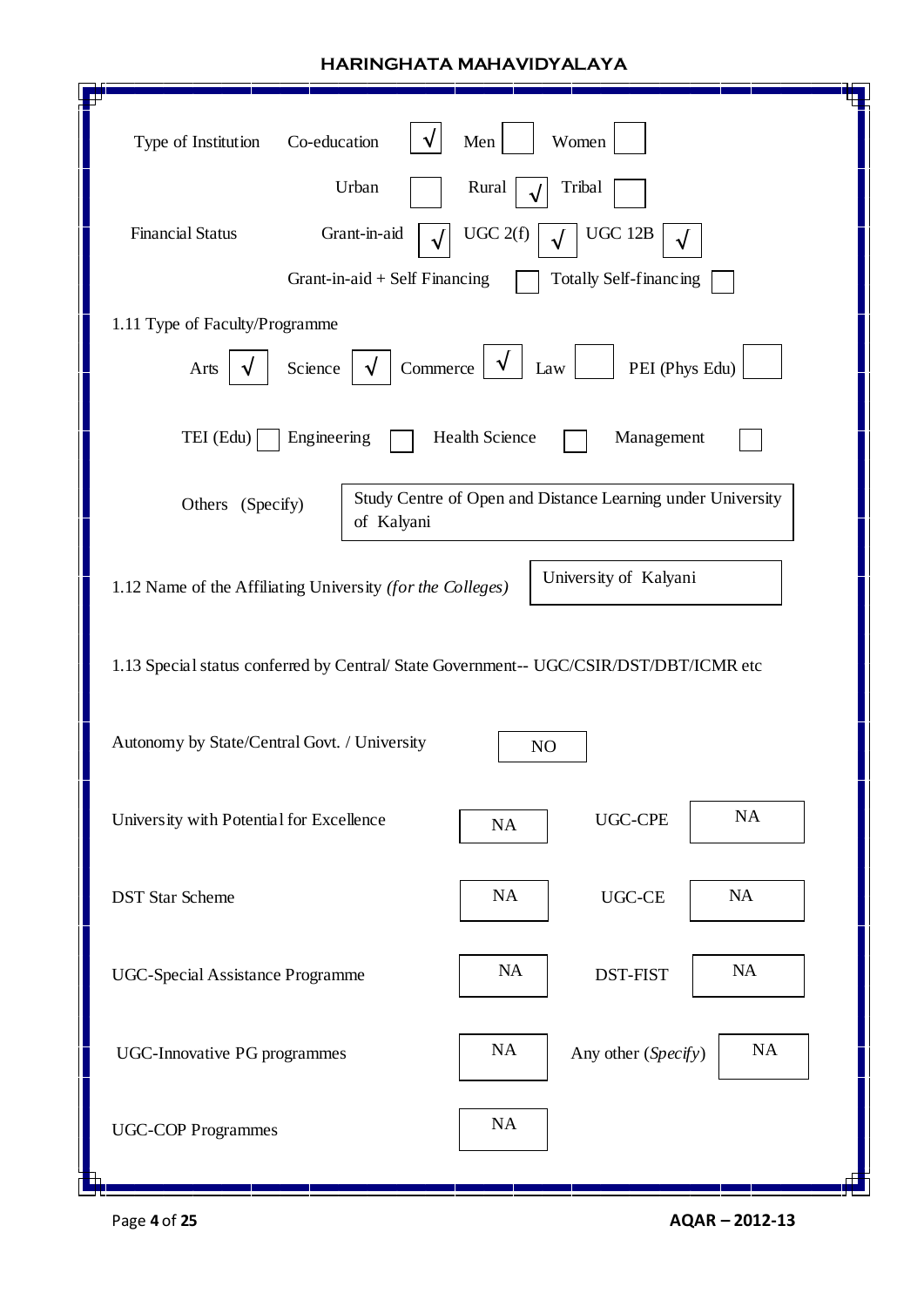| 2. IQAC Composition and Activities                                                                                       |                                       |  |  |  |
|--------------------------------------------------------------------------------------------------------------------------|---------------------------------------|--|--|--|
|                                                                                                                          | 06                                    |  |  |  |
| 2.1 No. of Teachers                                                                                                      | 09                                    |  |  |  |
| 2.2 No. of Administrative/Technical staff                                                                                |                                       |  |  |  |
| 2.3 No. of students                                                                                                      | Nil                                   |  |  |  |
| 2.4 No. of Management representatives                                                                                    | 01                                    |  |  |  |
| 2.5 No. of Alumni                                                                                                        | Nil                                   |  |  |  |
| 2. 6 No. of any other stakeholder and                                                                                    | 02                                    |  |  |  |
| community representatives                                                                                                |                                       |  |  |  |
| 2.7 No. of Employers/ Industrialists                                                                                     | Nil                                   |  |  |  |
| 2.8 No. of other External Experts                                                                                        | <b>Nil</b>                            |  |  |  |
| 2.9 Total No. of members                                                                                                 | 18                                    |  |  |  |
| 2.10 No. of IQAC meetings held                                                                                           |                                       |  |  |  |
| Nil<br>Nil<br>Faculty<br>2.11 No. of meetings with various stakeholders:<br>No.                                          |                                       |  |  |  |
| Non-Teaching Staff Students<br>Nil                                                                                       | Alumni<br>Others<br><b>Nil</b><br>Nil |  |  |  |
| 2.12 Has IQAC received any funding from UGC during the year?<br>Yes<br>No<br>₹ 3,00,000.00<br>If yes, mention the amount |                                       |  |  |  |
| 2.13 Seminars and Conferences (only quality related)                                                                     |                                       |  |  |  |
| (i) No. of Seminars/Conferences/Workshops/Symposia organized by the IQAC                                                 |                                       |  |  |  |
| <b>Institution Level</b><br>Total Nos.<br>International<br>National<br>State                                             |                                       |  |  |  |
| (ii) Themes                                                                                                              |                                       |  |  |  |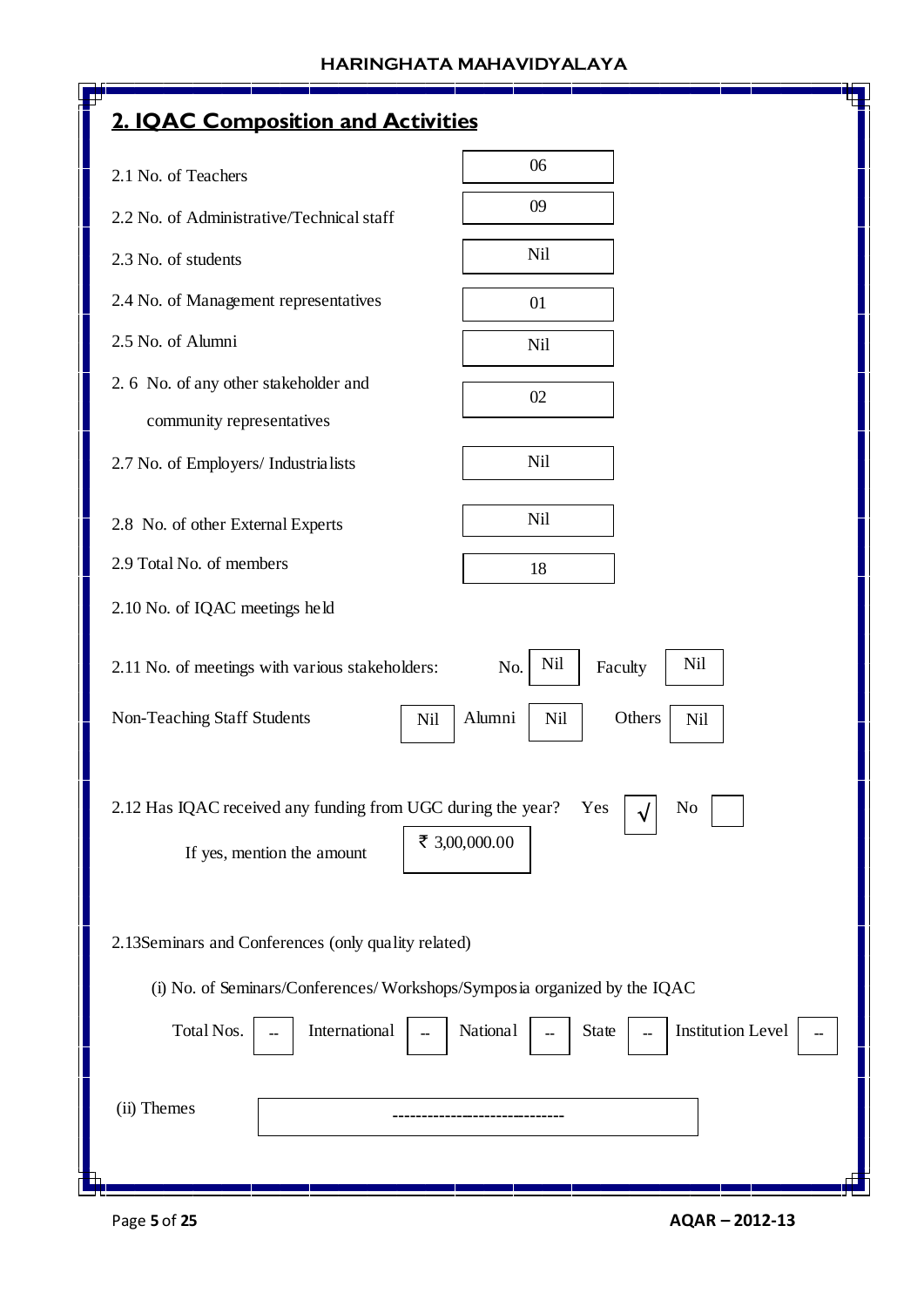2.14 Significant Activities and contributions made by IQAC

Since IQAC was not in existence, Plan of Action was mainly decided by the Governing Body of the College.

## 2.15 Plan of Action by IQAC/Outcome

 The plan of action chalked out by the IQAC in the beginning of the year towards quality enhancement and the outcome achieved by the end of the year \*

|                                                                                                                                           | Achievements                                                                                                                                                                                                       |
|-------------------------------------------------------------------------------------------------------------------------------------------|--------------------------------------------------------------------------------------------------------------------------------------------------------------------------------------------------------------------|
| Based on Merit of Higher Secondary (+2 Level)<br><b>Admission</b><br>examination.<br>Seats in different courses were enhanced.            |                                                                                                                                                                                                                    |
| <b>Classes</b>                                                                                                                            | Classes were conducted as per the Teaching Plan<br>and University Guidelines. Few Tutorial Classes<br>were also conducted as per the need and<br>requirements of the students.<br>Remedial classes were conducted. |
| <b>Seminar</b>                                                                                                                            | Bengali Department organised a UGC sponsored<br>National Seminar.                                                                                                                                                  |
| <b>Examination</b>                                                                                                                        | Test examinations were conducted.                                                                                                                                                                                  |
| A number of programmes were conducted as a<br>of<br>extra-curricular<br>and<br>measure<br><b>NSS Programme</b><br>outreach<br>activities. |                                                                                                                                                                                                                    |
| <b>Cultural</b><br><b>Sports</b><br>and<br><b>Activities</b>                                                                              | Annual sports, cultural programme, freshers'<br>welcome also took place.                                                                                                                                           |
| non-teaching staffs and students.                                                                                                         | Note: Since IQAC was not in existence, Plan of Action was mainly initiated under<br>the guidance and supervision of the head of the institution supported by teaching,                                             |
|                                                                                                                                           | * Attach the Academic Calendar of the year as Annexure. (Academic Calendar: Annexure-I)                                                                                                                            |
| 2.15 Whether the AQAR was placed in statutory body                                                                                        | Yes<br>No                                                                                                                                                                                                          |
| Management                                                                                                                                | Syndicate<br>Any other body                                                                                                                                                                                        |
|                                                                                                                                           |                                                                                                                                                                                                                    |
| Provide the details of the action taken                                                                                                   |                                                                                                                                                                                                                    |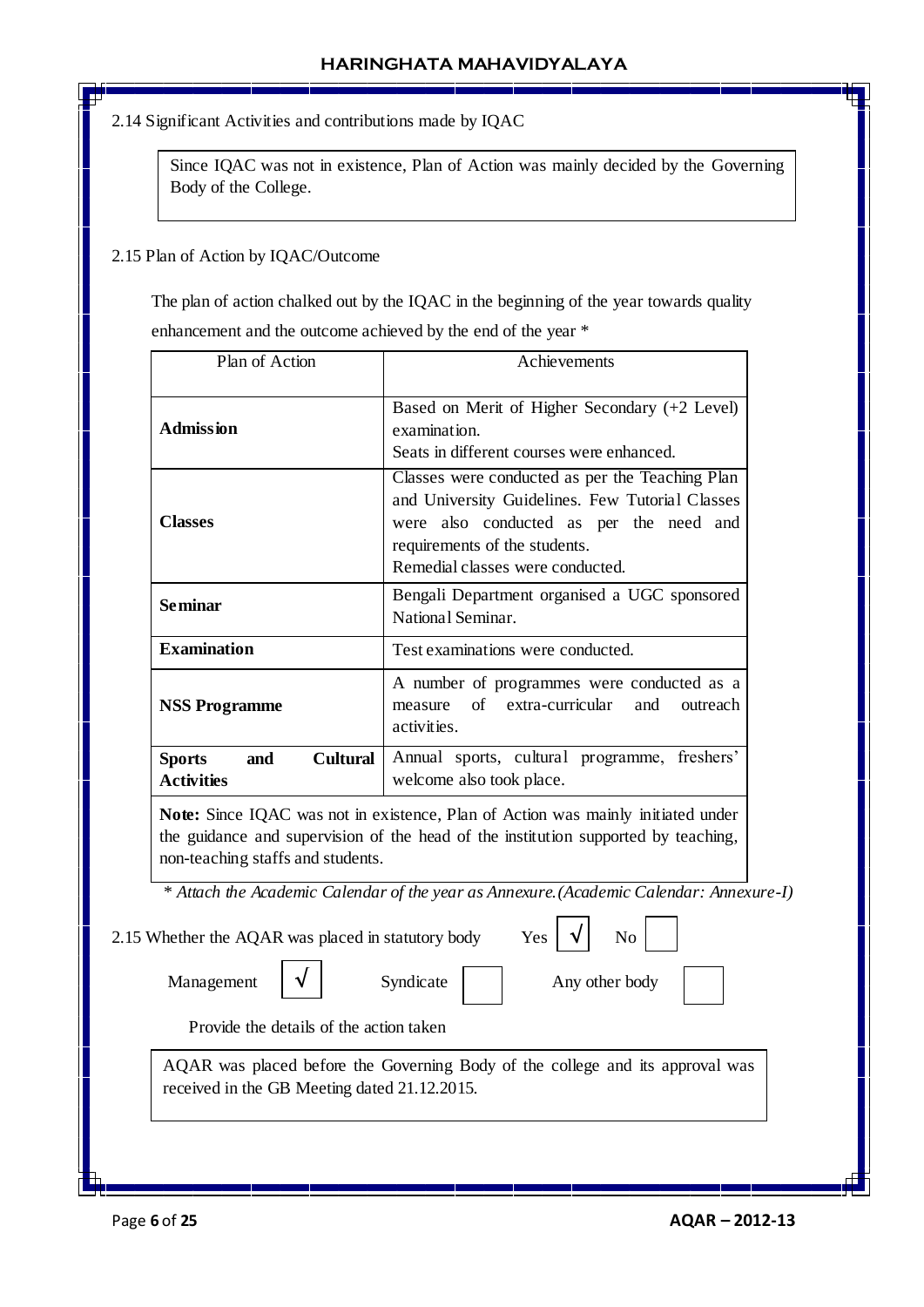# Part – B

# **Criterion – I**

# **1. Curricular Aspects**

1.1 Details about Academic Programmes

| Level of the<br>Programme | Number of<br>existing<br>Programmes | Number of<br>programmes added<br>during the year | Number of<br>self-financing<br>programmes | Number of value<br>added / Career<br>Oriented<br>programmes |
|---------------------------|-------------------------------------|--------------------------------------------------|-------------------------------------------|-------------------------------------------------------------|
| PhD                       |                                     |                                                  |                                           |                                                             |
| PG                        |                                     |                                                  |                                           |                                                             |
| UG                        | 08                                  |                                                  |                                           |                                                             |
| PG Diploma                |                                     |                                                  |                                           |                                                             |
| <b>Advanced Diploma</b>   |                                     | --                                               | --                                        |                                                             |
| Diploma                   |                                     |                                                  |                                           |                                                             |
| Certificate               |                                     |                                                  | --                                        |                                                             |
| Others (ODL)              | 04                                  |                                                  |                                           |                                                             |
| <b>Total</b>              | 12                                  |                                                  |                                           |                                                             |
|                           |                                     |                                                  |                                           |                                                             |
| Interdisciplinary         |                                     |                                                  |                                           |                                                             |
| Innovative                |                                     |                                                  |                                           |                                                             |

## 1.2 (i) Flexibility of the Curriculum: CBCS/Core/Elective option / Open options (ii) Pattern of programmes:

| Pattern   | Number of programmes |
|-----------|----------------------|
| Semester  |                      |
| Trimester |                      |
| Annual    |                      |

1.3 Feedback from stakeholders\*Alumni | - | Parents | - | Employers | - | Students  *(On all aspects)* Employers

Mode of feedback :Online | -- | Manual | -- | Co-operating schools (for PEI) | --

*\*Please provide an analysis of the feedback in the Annexure*

1.4 Whether there is any revision/update of regulation or syllabi, if yes, mention their salient aspects.

For the college being affiliated to University of Kalyani, there is no scope to revise the syllabus independently.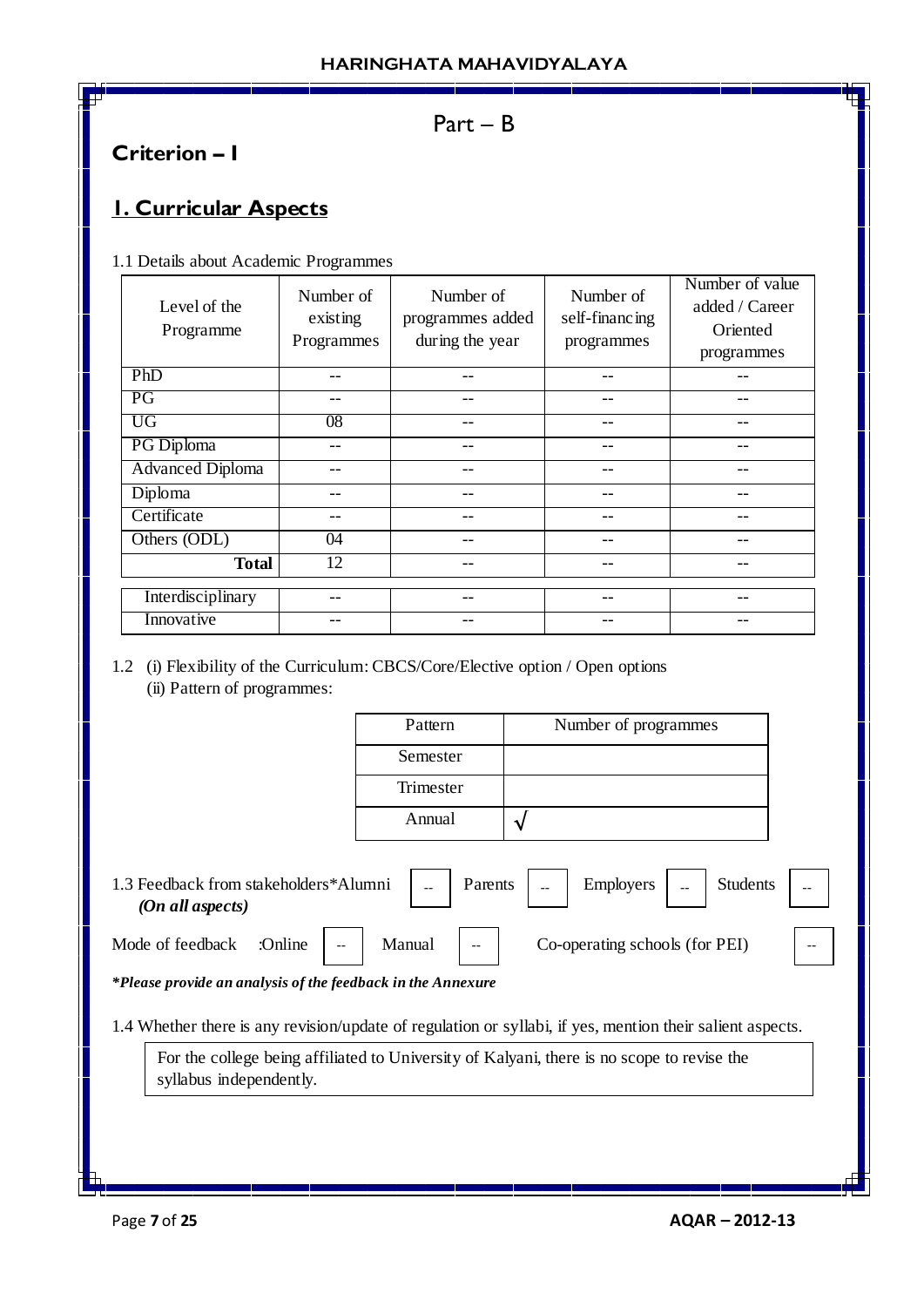1.5 Any new Department/Centre introduced during the year. If yes, give details.

No

## **Criterion – II**

# **2. Teaching, Learning and Evaluation**

2.1 Total No. of permanent faculty

| Total | Asst.<br>Professors | Associate<br>Professors | Professors/<br><b>Principal</b> | <b>Others</b> |
|-------|---------------------|-------------------------|---------------------------------|---------------|
|       |                     |                         |                                 |               |

4

\* Govt. appointed Permanent Part Time Teacher (PTT)

2.2 No. of permanent faculty with Ph.D.

| 2.3 No. of Faculty Positions Recruited (R) and Vacant (V) during the year |  |  |  |
|---------------------------------------------------------------------------|--|--|--|

| Asst.<br>Professors | Associate<br>Professors |    | Professors |   | Others | Total |  |
|---------------------|-------------------------|----|------------|---|--------|-------|--|
|                     |                         |    |            |   |        |       |  |
|                     | -                       | NA | NA         | - | 1#     |       |  |

# The permanent post of Principal falls vacant on and from 1<sup>st</sup> April, 2013 due to retirement.

2.4 No. of Guest and Visiting faculty and Temporary faculty

05

| ۱ | - |
|---|---|
|   |   |

2.5 Faculty participation in conferences and symposia:

| No. of Faculty              | <b>International</b><br>level | National level | State level |
|-----------------------------|-------------------------------|----------------|-------------|
| Attended Seminars/Workshops |                               | 36             |             |
| Presented papers            |                               |                |             |
| <b>Resource Persons</b>     |                               |                |             |

2.6 Innovative processes adopted by the institution in Teaching and Learning:

- 1. At the time of admission proper counselling and orientation of students were conducted for the betterment of the teacher-student relationship and making them aware about the structure and examination patterns of the syllabi of the affiliating university.
- 2. Classes were held according to teaching plan.
- 3. Use of computer laboratory facility to the students of department of commerce.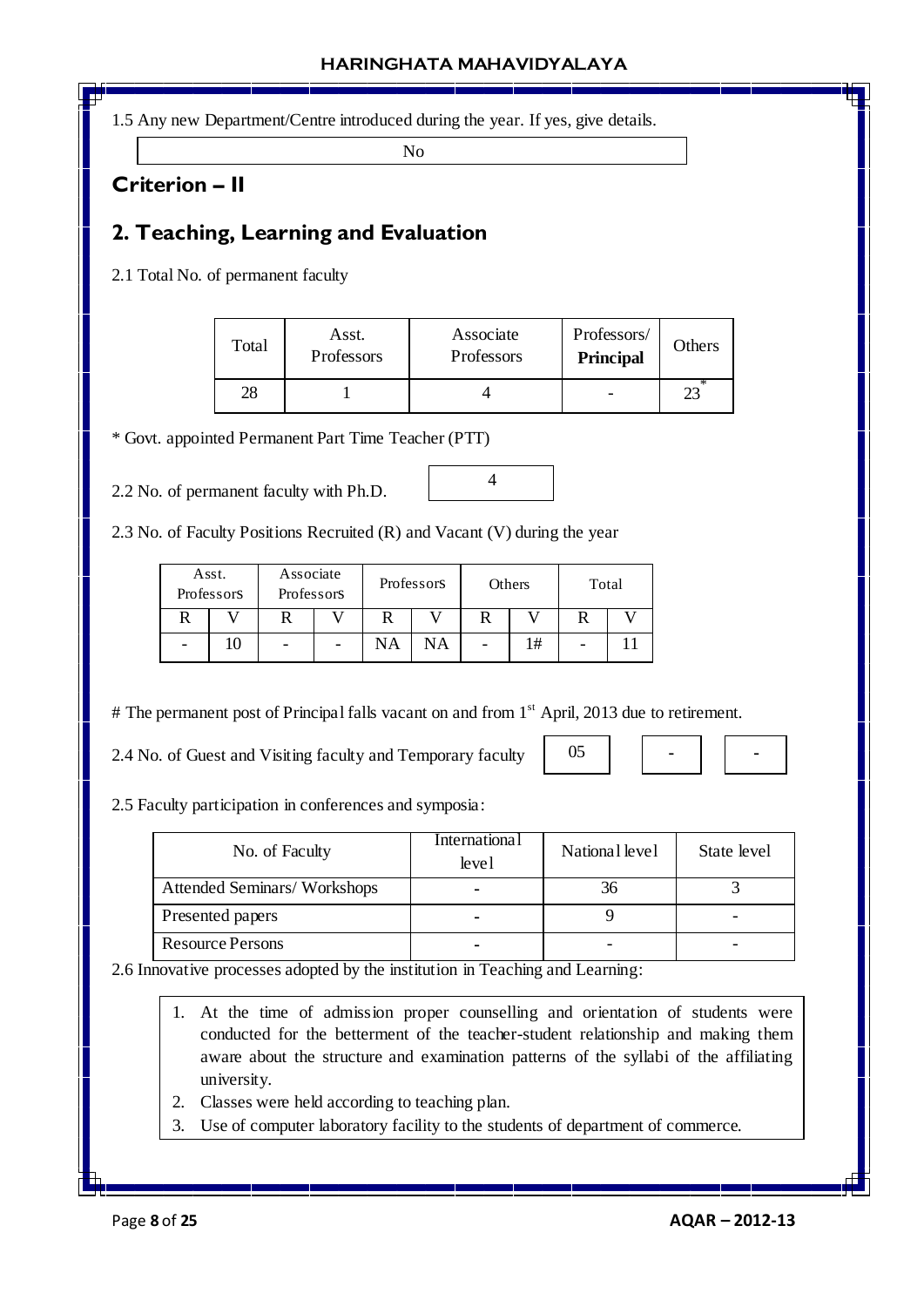155 Days

**-**

2.7 Total No. of actual teaching days during this academic year

2.8 Examination/ Evaluation Reforms initiated by the Institution (for example: Open Book Examination, Bar Coding, Double Valuation, Photocopy, Online Multiple Choice Questions)

Test Examinations were held as usual.

- 2.9 No. of faculty members involved in curriculum restructuring/ revision/syllabus development as member of Board of Study/Faculty/Curriculum Development workshop **- -**
- 2.10 Average percentage of attendance of students

2.11 Course/Programme wise distribution of pass percentage:

| Title of the     | Total no. of<br>students |               |       | Division |       |        |
|------------------|--------------------------|---------------|-------|----------|-------|--------|
| Programme        | appeared                 | Distinction % | $I\%$ | II %     | III % | Pass % |
| B.A. (Honours)   | 222                      |               | 10.81 | 79.73    |       | 90.54  |
| B.Sc. (Honours)  | 10                       |               |       | 100.00   |       | 100.00 |
| B.Com. (Honours) | 6                        |               |       | 50.00    |       | 50.00  |
| B.A. (General)   | 158                      |               |       | 22.78    | 74.68 | 97.46  |
| B.Sc. (General)  |                          |               |       |          |       |        |
| B.Com. (General) |                          |               |       |          |       |        |

75%

2.12 How does IQAC Contribute/Monitor/Evaluate the Teaching & Learning processes:

Progress of academic and extra-curricular activities was coordinated by the head of the institution with the help of respective departmental heads and other sub-committees formed in this respect.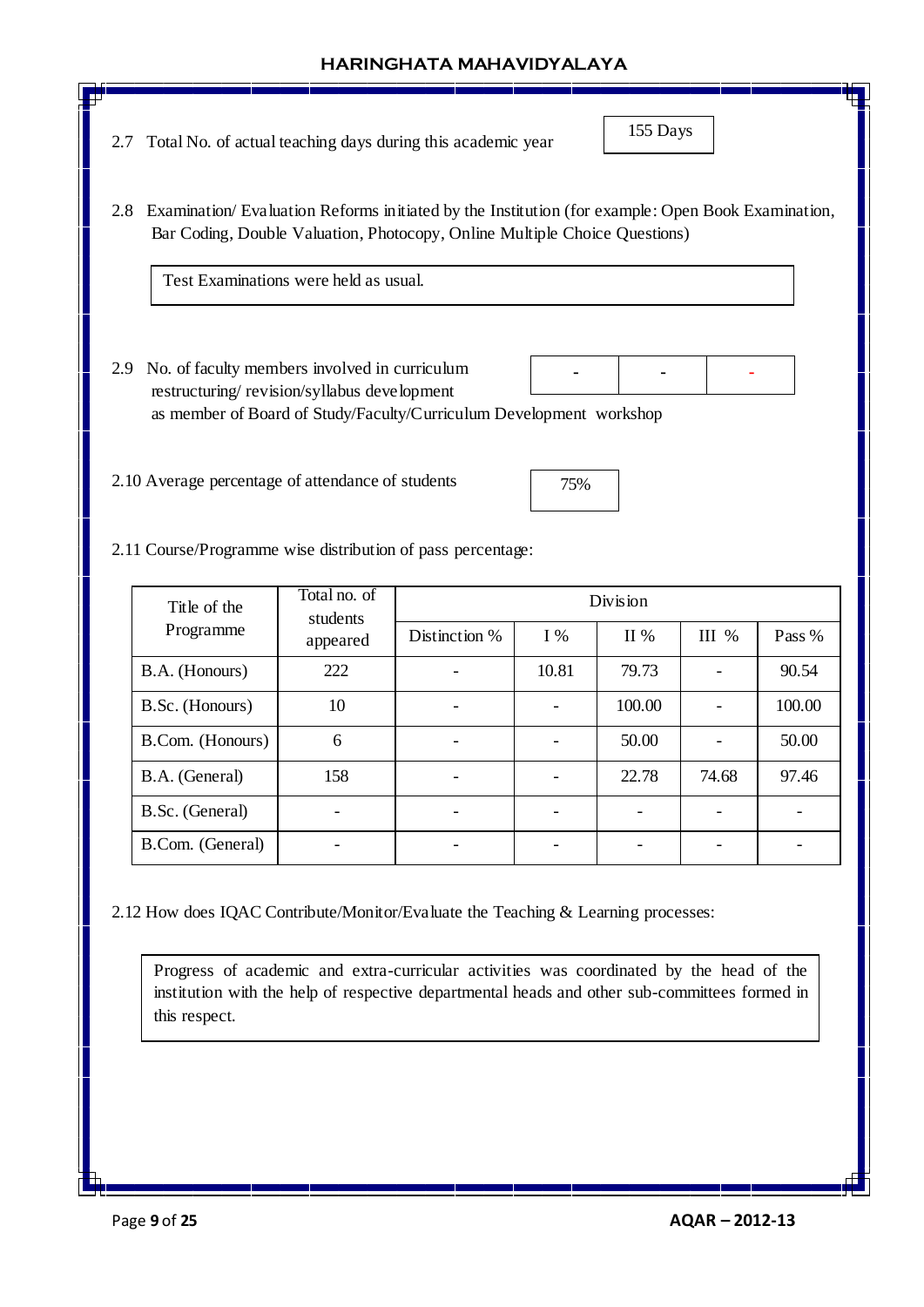### 2.13 Initiatives undertaken towards faculty development

| Faculty / Staff Development Programmes         | Number of faculty<br>benefitted |
|------------------------------------------------|---------------------------------|
| Refresher courses                              |                                 |
| UGC – Faculty Improvement Programme            |                                 |
| HRD programmes                                 |                                 |
| Orientation programmes                         |                                 |
| Faculty exchange programme                     |                                 |
| Staff training conducted by the university     |                                 |
| Staff training conducted by other institutions |                                 |
| Summer / Winter schools, Workshops, etc.       |                                 |
| Others                                         |                                 |

## 2.14 Details of Administrative and Technical staff

| Category                    | Number of<br>Permanent<br>Employees | Number of<br>Vacant<br>Positions | Number of<br>permanent<br>positions filled<br>during the Year | Number of<br>positions filled<br>temporarily |
|-----------------------------|-------------------------------------|----------------------------------|---------------------------------------------------------------|----------------------------------------------|
| <b>Administrative Staff</b> | 15                                  |                                  | Nil                                                           |                                              |
| <b>Technical Staff</b>      |                                     | Nil                              | Nil                                                           | Nil                                          |

# **Criterion – III**

# **3. Research, Consultancy and Extension**

3.1 Initiatives of the IQAC in Sensitizing/Promoting Research Climate in the institution

- Teaching faculties were encouraged by the management to undergo different workshops and seminars.
- One teacher was involved in conducting minor research project funded by UGC.
- Some of the faculties were motivated to pursue different university level research activities and courses like M. Phil and Ph.D.

## 3.2 Details regarding major projects

|                     | Completed | <b>Ongomg</b> | Sanctioned | Submitted |
|---------------------|-----------|---------------|------------|-----------|
| Number              |           | -             |            |           |
| Outlay in Rs. Lakhs |           |               |            |           |

 $\overline{a}$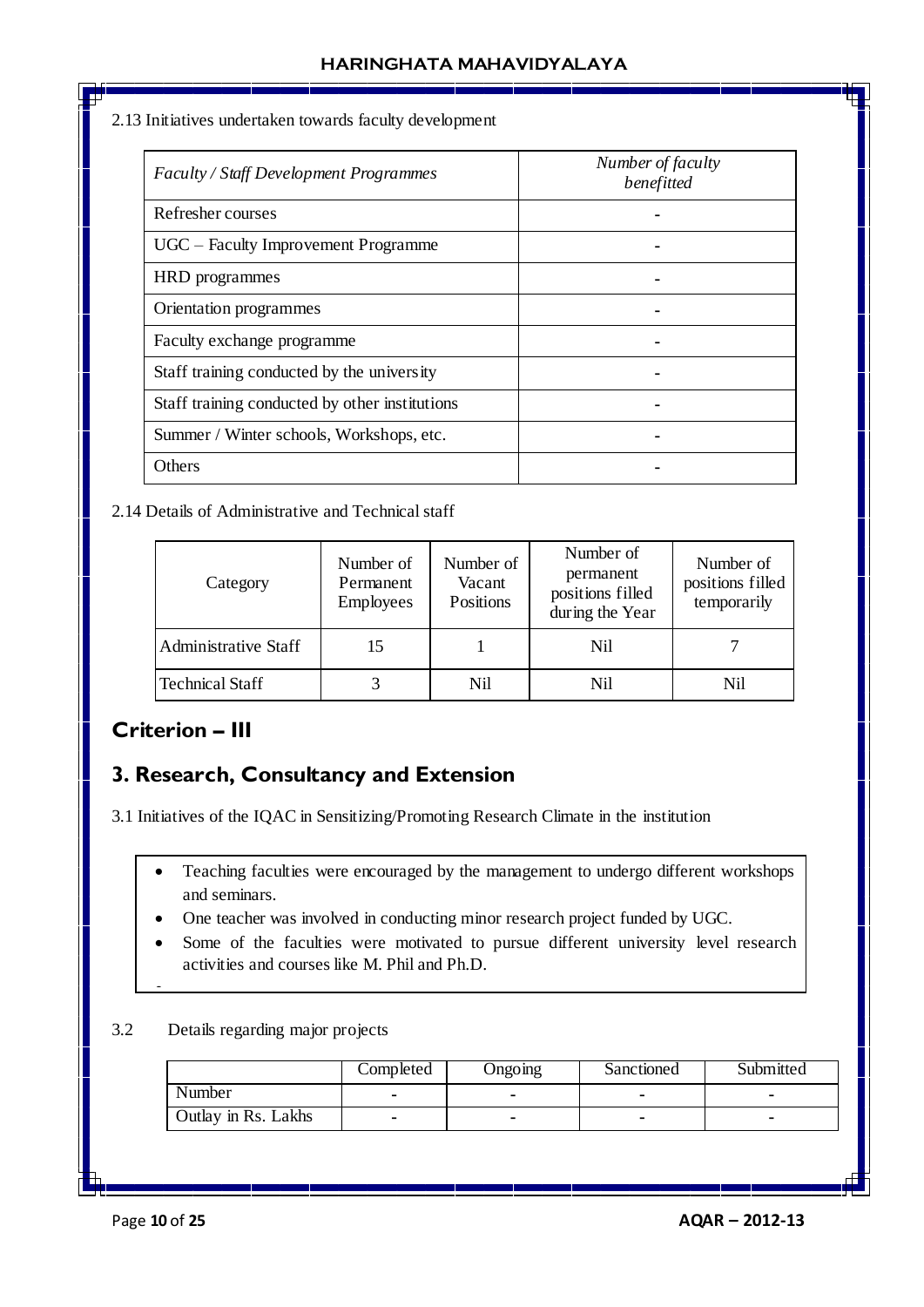## 3.3 Details regarding minor projects

|                     | Completed | Ongoing | Sanctioned  | Submitted |
|---------------------|-----------|---------|-------------|-----------|
| Number              |           |         |             |           |
| Outlay in Rs. Lakhs |           |         | ₹ $0.61500$ |           |

## 3.4 Details on research publications

|                          | International | <b>National</b> | Others (State) |
|--------------------------|---------------|-----------------|----------------|
| Peer Review Journals     |               |                 |                |
| Non-Peer Review Journals |               |                 |                |
| e-Journals               |               |                 |                |
| Conference proceedings   |               |                 |                |

3.5 Details on Impact factor of publications:

| Range | Average | h-mdex | Nos. in SCOPUS |  |
|-------|---------|--------|----------------|--|
|-------|---------|--------|----------------|--|

3.6 Research funds sanctioned and received from various funding agencies, industry and other organisation

| Nature of the Project                                                   | Duration<br>Year | Name of the<br>funding Agency | Total grant<br>sanctioned       | Received |
|-------------------------------------------------------------------------|------------------|-------------------------------|---------------------------------|----------|
| Major projects                                                          |                  |                               |                                 |          |
| <b>Minor Projects</b>                                                   |                  |                               |                                 |          |
| <b>Interdisciplinary Projects</b>                                       |                  |                               |                                 |          |
| Industry sponsored                                                      |                  |                               |                                 |          |
| Projects sponsored by the<br>University/College                         |                  |                               |                                 |          |
| Students research projects<br>(other than compulsory by the University) |                  |                               |                                 |          |
| Any other (Specify)                                                     |                  |                               |                                 |          |
| Total                                                                   |                  |                               |                                 |          |
| 3.7 No. of books published i) With ISBN No.                             |                  |                               | <b>Chapters in Edited Books</b> |          |
| ii) Without ISBN No.                                                    |                  | $\overline{2}$                |                                 |          |

3.8 No. of University Departments receiving funds from



NA

NA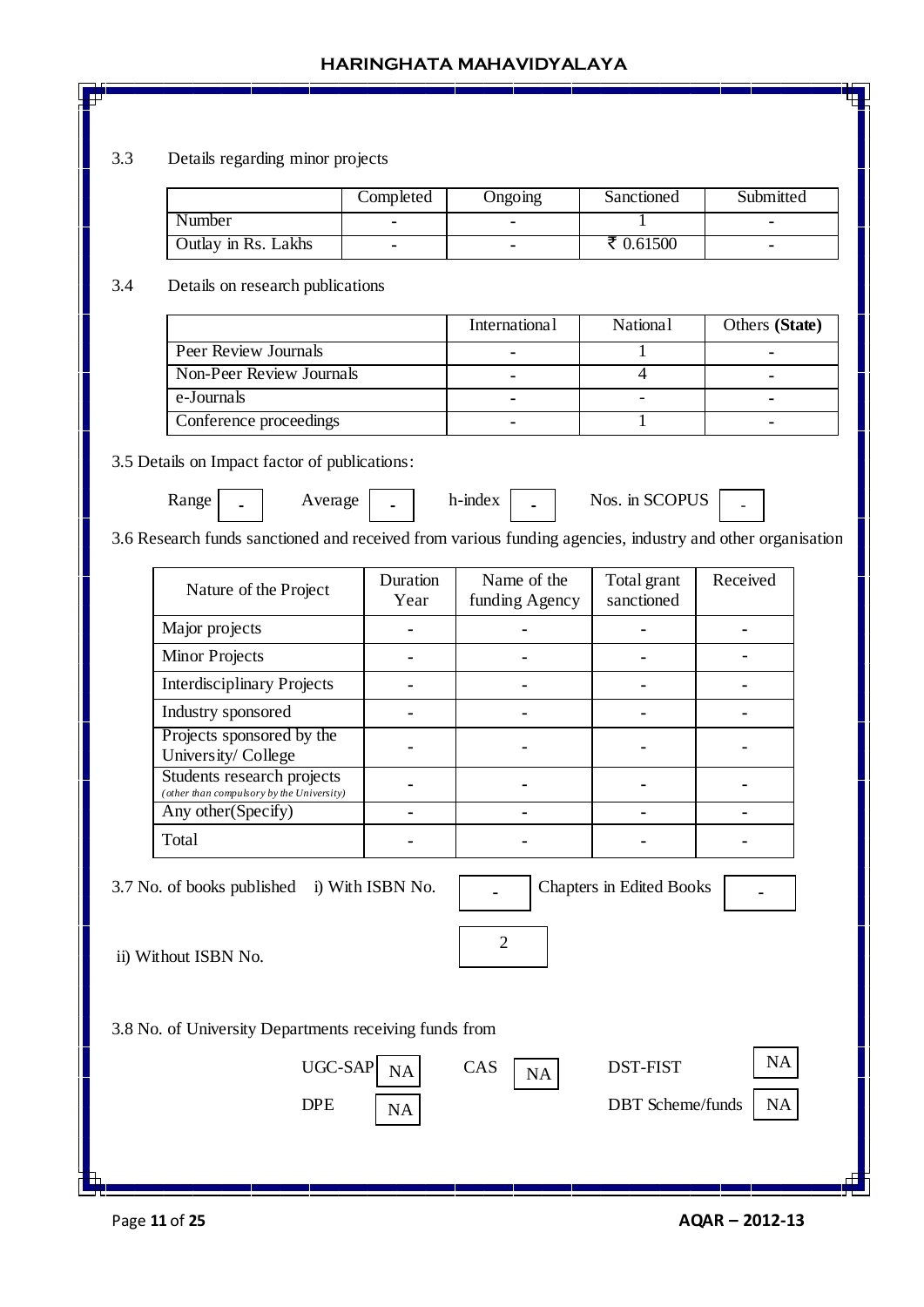| ge.                                                                                                                  |                                    |                      |                 |           |                                       |                        |           |  |  |
|----------------------------------------------------------------------------------------------------------------------|------------------------------------|----------------------|-----------------|-----------|---------------------------------------|------------------------|-----------|--|--|
| 3.9 For colleges                                                                                                     |                                    | Autonomy<br>NA       | <b>CPE</b>      | NA        |                                       | <b>DBT</b> Star Scheme | NA        |  |  |
|                                                                                                                      |                                    | <b>INSPIRE</b><br>NA | CE              | NA        |                                       | Any Other (specify)    | <b>NA</b> |  |  |
|                                                                                                                      |                                    |                      |                 |           |                                       |                        |           |  |  |
| 3.10 Revenue generated through consultancy                                                                           |                                    |                      |                 | <b>NA</b> |                                       |                        |           |  |  |
|                                                                                                                      |                                    |                      |                 |           |                                       |                        |           |  |  |
| 3.11 No. of conferences organized by the Institution                                                                 |                                    |                      |                 |           |                                       |                        |           |  |  |
|                                                                                                                      |                                    |                      |                 |           |                                       |                        |           |  |  |
|                                                                                                                      | Level                              | International        | <b>National</b> | State     | University                            | College                |           |  |  |
|                                                                                                                      | Number<br>Sponsoring               |                      | 1               |           |                                       |                        |           |  |  |
|                                                                                                                      | agencies                           |                      | <b>UGC</b>      |           |                                       |                        |           |  |  |
| 3.12 No. of faculty served as experts, chairpersons or resource persons                                              |                                    |                      |                 |           |                                       |                        |           |  |  |
| 3.13 No. of collaborations                                                                                           |                                    |                      | International   | National  |                                       | Any other              |           |  |  |
| 3.14 No. of linkages created during this year                                                                        |                                    |                      |                 |           |                                       |                        |           |  |  |
| 3.15 Total budget for research for current year in lakhs:                                                            |                                    |                      |                 |           |                                       |                        |           |  |  |
|                                                                                                                      |                                    |                      |                 |           |                                       |                        |           |  |  |
| From Funding agency                                                                                                  |                                    | NA                   |                 |           | From Management of University/College |                        | NA        |  |  |
| Total                                                                                                                |                                    | <b>NA</b>            |                 |           |                                       |                        |           |  |  |
| 3.16 No. of patents received this year                                                                               |                                    |                      |                 |           |                                       |                        |           |  |  |
|                                                                                                                      |                                    |                      | Type of Patent  |           | Applied                               | Number                 |           |  |  |
|                                                                                                                      |                                    | National             |                 |           | Granted                               |                        |           |  |  |
|                                                                                                                      |                                    |                      | International   |           | Applied                               |                        |           |  |  |
|                                                                                                                      |                                    |                      |                 |           | Granted<br>Applied                    |                        |           |  |  |
|                                                                                                                      |                                    |                      | Commercialised  |           | Granted                               |                        |           |  |  |
| received by faculty and research fellows<br>3.17 No. of research awards/recognitions<br>Of the institute in the year |                                    |                      |                 |           |                                       |                        |           |  |  |
|                                                                                                                      |                                    |                      |                 |           |                                       |                        |           |  |  |
| Total                                                                                                                | International                      | National<br>State    | University      | Dist      | College                               |                        |           |  |  |
| ۰<br>$\blacksquare$<br>۰                                                                                             |                                    |                      |                 |           |                                       |                        |           |  |  |
|                                                                                                                      |                                    |                      |                 |           |                                       |                        |           |  |  |
| 3.18 No. of faculty from the Institution                                                                             |                                    |                      | NA              |           |                                       |                        |           |  |  |
| who are Ph. D. Guides                                                                                                |                                    |                      |                 |           |                                       |                        |           |  |  |
|                                                                                                                      | and students registered under them |                      | NA              |           |                                       |                        |           |  |  |
| ⊐                                                                                                                    |                                    |                      |                 |           |                                       |                        |           |  |  |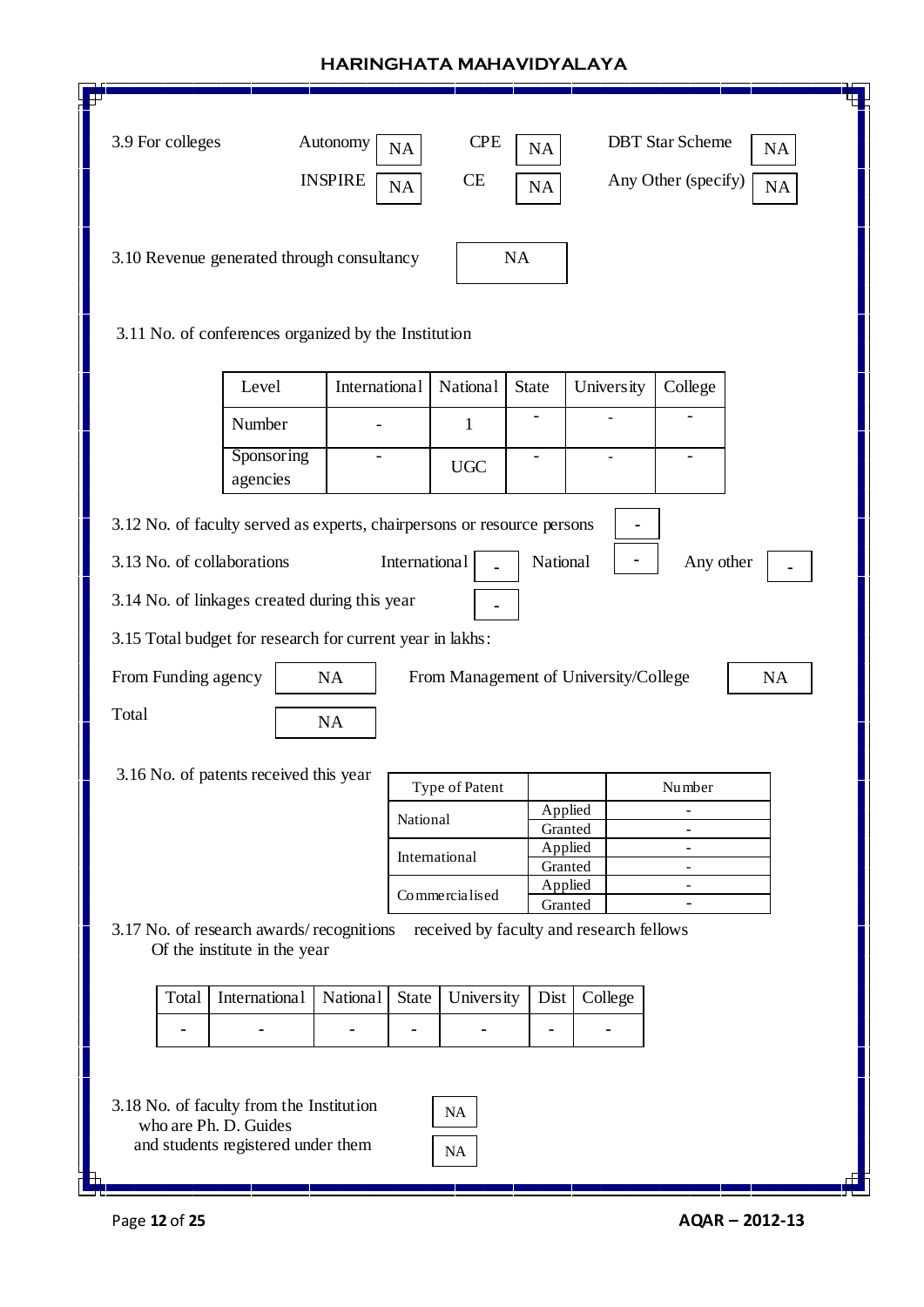| 3.19 No. of Ph.D. awarded by faculty from the Institution<br>NA                                                                                                                    |
|------------------------------------------------------------------------------------------------------------------------------------------------------------------------------------|
| 3.20 No. of Research scholars receiving the Fellowships (Newly enrolled + existing ones)<br><b>JRF</b><br><b>SRF</b><br>Project Fellows<br>Any other<br>$\rm NA$<br>NA<br>NA<br>NA |
| 3.21 No. of students Participated in NSS events:<br>400<br>State level<br>University level<br>National level<br>International level<br>1#                                          |
| # One candidate selected for undergoing Pre Republic Day (PRD) Camp at Guwahati, Assam                                                                                             |
| 3.22 No. of students participated in NCC events:<br>University level<br>NA<br>State level<br><b>NA</b><br>International level<br>National level<br><b>NA</b><br><b>NA</b>          |
| 3.23 No. of Awards won in NSS:<br>University level<br>State level<br>National level<br>International level                                                                         |
| 3.24 No. of Awards won in NCC:<br><b>NA</b><br><b>NA</b><br>University level<br>State level<br>National level<br>International level<br>NA<br><b>NA</b>                            |
| 3.25 No. of Extension activities organized<br>University forum<br>College forum<br>$\mathbf{1}$<br>NCC<br><b>NSS</b><br>Any other<br>16                                            |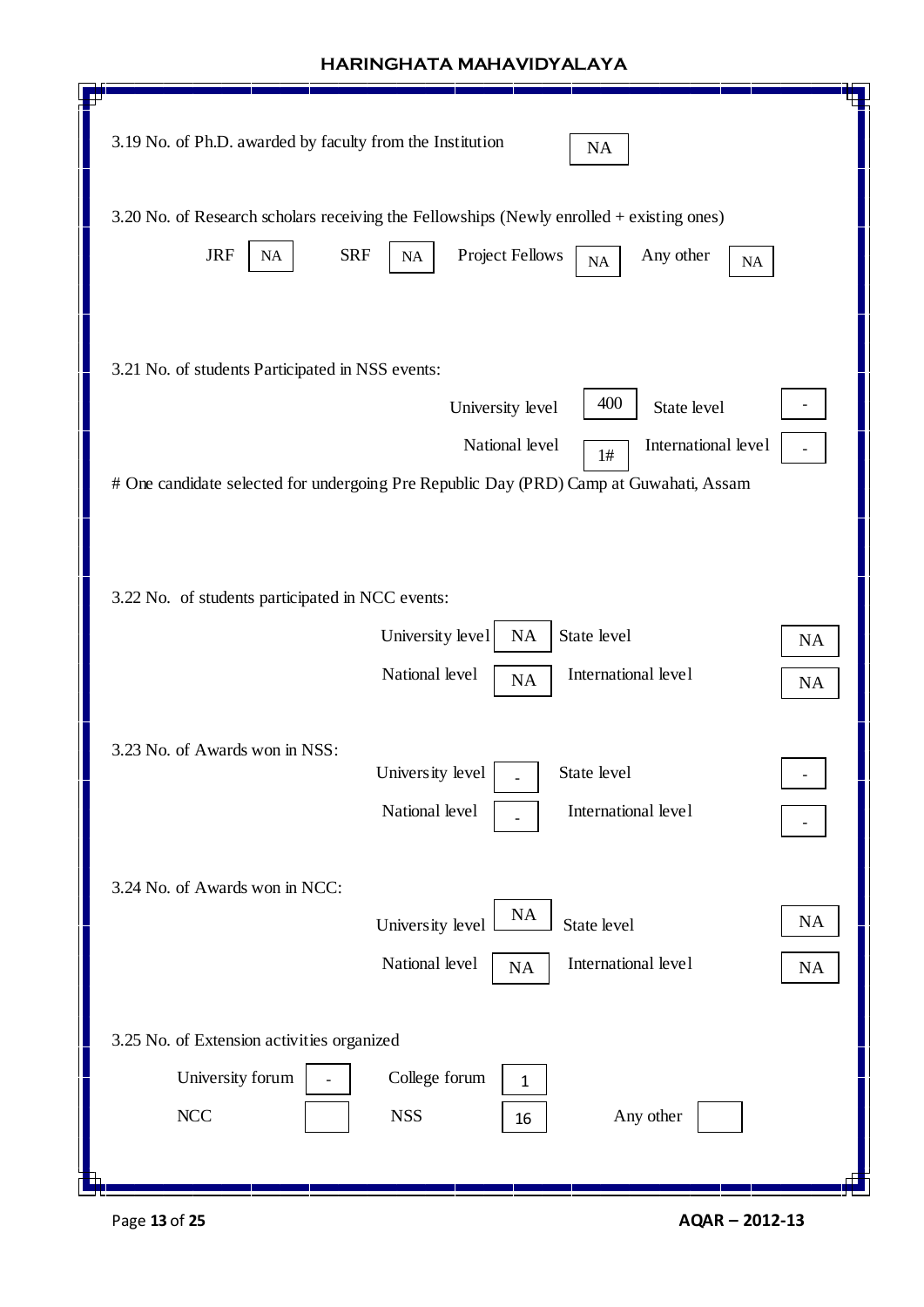3.26 Major Activities during the year in the sphere of extension activities and Institutional Social Responsibility:

- The NSS college units organised some programmes (like Environment Day, Banomohatsav Week, National Integration Day, Children's Day, World AIDS Day, National Youth Day, Traffic and Discipline during festival session and local annual fair etc.) as extension activities in loca l community and adopted villages, besides observing Independence Day, Teachers Day, NSS Day, Gandhi Jayanti, Republic Day etc in the college campus.
- A residential Special NSS Camp was also organised during the year. The participants kept a close touch with the members of local community and adopted villages and made them aware about different burning social issues like increasing rate of Indian population, AIDS/ HIV, protection and prevention of human trafficking, arsenic problems in the near about areas, drinking and gambling, importance of cleanliness and rural hygiene etc.
- A special programme on AIDS/ HIV was also organised in association with the Red Ribbon Club belonging to college NSS units.
- The college conducted coaching for minority students for selection as police constable and group D employees in association with West Bengal Minorities Development and Finance Corporation, Govt. of West Bengal.

# **Criterion – IV**

## **4. Infrastructure and Learning Resources**

4.1 Details of increase in infrastructure facilities:

| Facilities                                                                           | Existing | Newly<br>created | Source of<br>Fund | Total |
|--------------------------------------------------------------------------------------|----------|------------------|-------------------|-------|
| Campus area (Acres)                                                                  | 2.45     |                  |                   | 2.45  |
| Class rooms                                                                          | 30       | 01               | College<br>Fund   | 31    |
| Laboratories                                                                         | 02       |                  |                   | 02    |
| Seminar Halls                                                                        |          |                  |                   |       |
| No. of important equipments purchased<br>$(\geq 1$ -0 lakh) during the current year. |          | 01               | College<br>Fund   | 01    |
| Value of the equipment purchased during<br>the year (Rs. in Lakhs)                   | 17.46    | 21.98            | College<br>Fund   | 39.44 |
| Others                                                                               |          |                  |                   |       |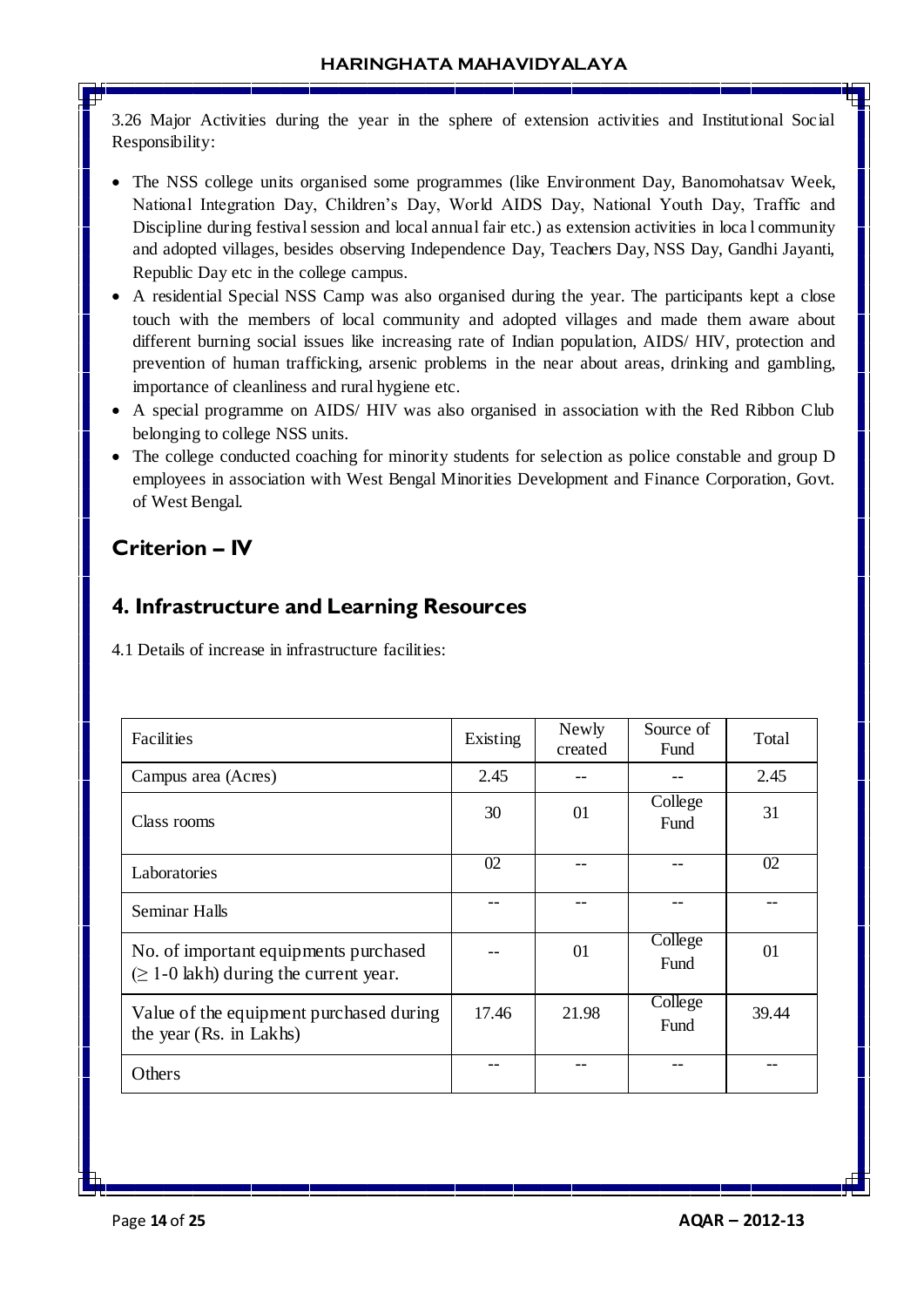## 4.2 Computerization of administration and library

Administration and library works were fully computerized.

## 4.3 Library services:

|                             | Existing |                           |     | Newly added              | Total |           |
|-----------------------------|----------|---------------------------|-----|--------------------------|-------|-----------|
|                             | No.      | Value $(\overline{\tau})$ | No. | Value (₹)                | No.   | Value (₹) |
| <b>Text Books</b>           | 6,567    | 6,98,657                  | 66  | 21,653                   | 6,633 | 7,20,310  |
| Reference Books             | 4,354    | 5,26,704                  | 44  | 12,693                   | 4,398 | 5,39,397  |
| $\overline{e\text{-}$ Books |          |                           |     |                          |       |           |
| Journals                    | 1,416    | 25,383                    | 269 | 7,588                    | 1,685 | 32,971    |
| e-Journals                  |          |                           |     |                          |       |           |
| Digital Database            |          |                           |     | $\overline{\phantom{0}}$ |       |           |
| CD & Video                  |          |                           |     | $\overline{\phantom{a}}$ |       |           |
| Others (specify)            |          |                           |     |                          |       |           |

4.4 Technology up gradation (overall)

|          | Total<br>Computers | Computer<br>Labs | Internet | <b>Browsing</b><br>Centres | Computer<br>Centres | Office | Depart-<br>ments | Others |
|----------|--------------------|------------------|----------|----------------------------|---------------------|--------|------------------|--------|
| Existing | 46                 | 27               | --       | $- -$                      | $- -$               | 08     | 09               | 02     |
| Added    | 14                 | --               | --       |                            |                     | 07     | 01               | 06     |
| Total    | 60                 | 27               |          |                            |                     | 15     | 10               | 08     |

4.5 Computer, Internet access, training to teachers and students and any other programme for technology upgradation (Networking, e-Governance etc.)

No training programme for technology upgradation was organized.

4.6 Amount spent on maintenance in lakhs :

i) ICT

ii) Campus Infrastructure and facilities

iii) Equipments

iv) Others

| 0.14 |  |
|------|--|
| 1.60 |  |
| 1.06 |  |
| 0.62 |  |
|      |  |

3.42

**Total :**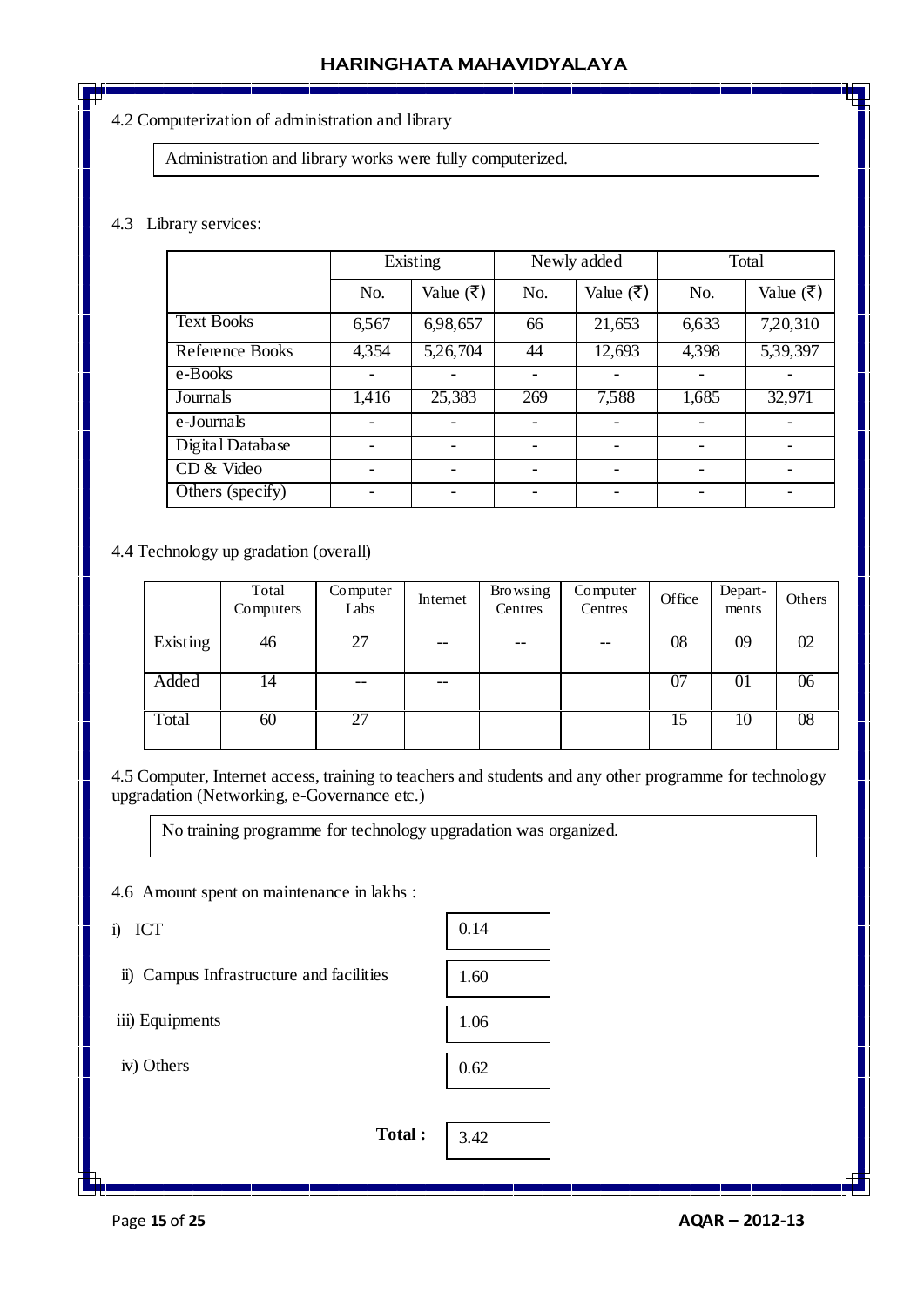# **Criterion – V**

# **5. Student Support and Progression**

5.1 Contribution of IQAC in enhancing awareness about Student Support Services

- Students were encouraged to apply for various scholarships and financial assistances available to them by the management and the teachers.
- Tutorial classes for the students were arranged.
- Students were also encouraged to take part in different extra-curricular and outreach activities.
- UGC Remedial classes were conducted.

5.2 Efforts made by the institution for tracking the progression

 There was no institutional procedure for tracking the progression, but the teachers in their own effort kept records of the students' progression.

| 5.3 (a) Total Number of students |  | $\mid$ UG $\mid$ PG $\mid$ Ph. D. $\mid$ Others |  |
|----------------------------------|--|-------------------------------------------------|--|
|                                  |  | $\vert$ 2,740   N.A   N.A   N.A                 |  |

(b) No. of students outside the state

| H<br>J<br>Ι. |
|--------------|
|              |

(c) No. of international students

| Men | No   | %     | Women | N <sub>o</sub> | $\%$  |
|-----|------|-------|-------|----------------|-------|
|     | 1476 | 53.87 |       | 1264           | 46.13 |

| Last Year (2011-2012) |           |           |            |                          |       |         |           |           | This Year (2012-2013) |                          |       |
|-----------------------|-----------|-----------|------------|--------------------------|-------|---------|-----------|-----------|-----------------------|--------------------------|-------|
| General               | <b>SC</b> | <b>ST</b> | <b>OBC</b> | Physically<br>Challenged | Total | General | <b>SC</b> | <b>ST</b> | <b>OBC</b>            | Physically<br>Challenged | Total |
| 1614                  | 680       | 66        | 93         |                          | 2453  | 1622    | 813       |           | 190                   |                          | 2740  |

Demand ratio: 1: 2.24 Dropout %: 22.20%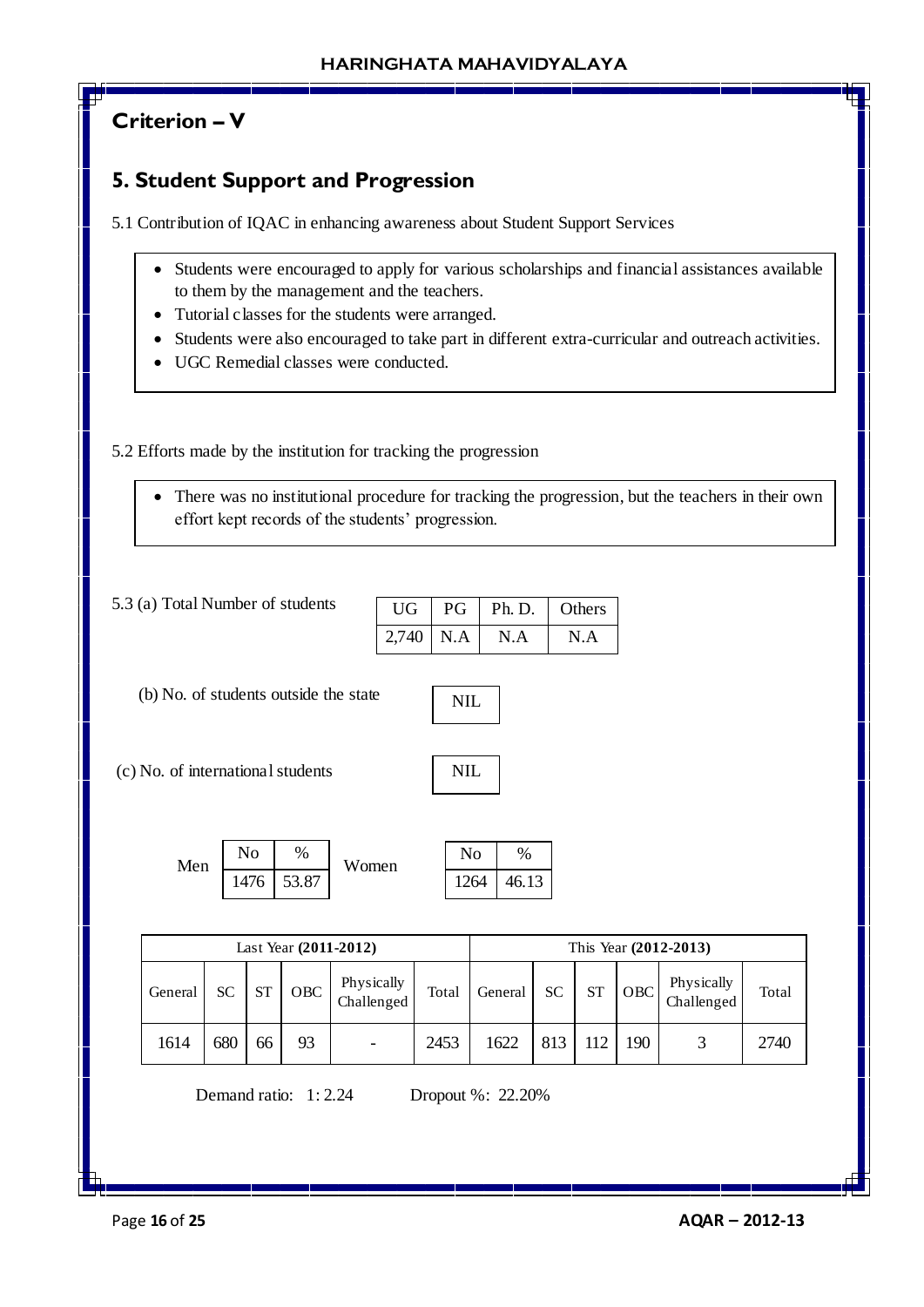5.4 Details of student support mechanism for coaching for competitive examinations (If any)

• The college conducted coaching for minority students for selection as police constable and group D employees in association with West Bengal Minorities Development and Finance Corporation, Govt. of West Bengal.

 No. of students beneficiaries 5.5 No. of students qualified in these examinations NET SET/SLET GATE CAT IAS/IPS etc State PSC UPSC UPSC Others 50 **- - - - - - -** 4 #

# 1 student got appointment in Police Dept. of Govt. of West Bengal; 1 student joined as High School teacher through WBSSC; 1 in Eastern Railway and 1 in Border Security Force.

No

5.6 Details of student counselling and career guidance

No. of students benefitted

----

5.7 Details of campus placement

|                                       | <b>Off Campus</b>                  |                                     |                           |
|---------------------------------------|------------------------------------|-------------------------------------|---------------------------|
| Number of<br>Organizations<br>Visited | Number of Students<br>Participated | Number of<br><b>Students Placed</b> | Number of Students Placed |
| NA                                    | NA                                 | NA                                  | NA                        |

5.8 Details of gender sensitization programmes

The teachers tried to keep aware of gender issues to the students.

• Reservation for girls as elected class representatives in the students' union election was mandatory.

## 5.9 Students Activities

5.9.1 No. of students participated in Sports, Games and other events

| State/University level <sup>1</sup>                                       | $\overline{\phantom{a}}$      | National level | International level |  |
|---------------------------------------------------------------------------|-------------------------------|----------------|---------------------|--|
| No. of students participated in cultural events<br>State/University level | $\frac{1}{2}$ , $\frac{1}{2}$ | National level | International level |  |
|                                                                           |                               |                |                     |  |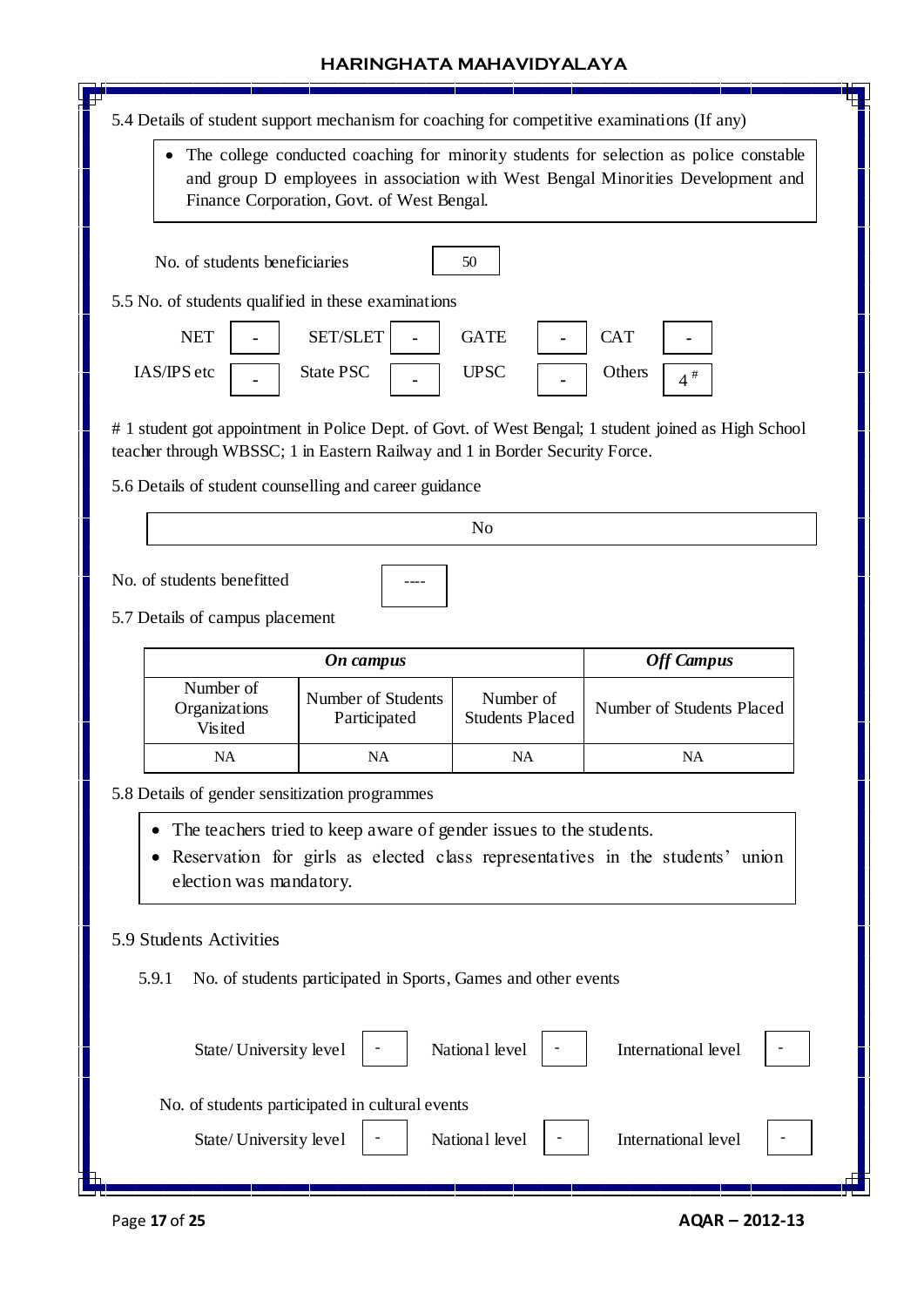| Cultural: State/ University level<br>5.10 Scholarships and Financial Support                                                                                                                                                                                                                                                                                                                                           | National level |                       | International level                                    |
|------------------------------------------------------------------------------------------------------------------------------------------------------------------------------------------------------------------------------------------------------------------------------------------------------------------------------------------------------------------------------------------------------------------------|----------------|-----------------------|--------------------------------------------------------|
|                                                                                                                                                                                                                                                                                                                                                                                                                        |                |                       |                                                        |
|                                                                                                                                                                                                                                                                                                                                                                                                                        |                |                       |                                                        |
|                                                                                                                                                                                                                                                                                                                                                                                                                        |                | Number of<br>students | Amount                                                 |
| Financial support from institution                                                                                                                                                                                                                                                                                                                                                                                     |                |                       | 44,710.00                                              |
| Financial support from government<br><b>W.B. Minority Development Fund</b><br>S.C, S.T. & O.B.C.                                                                                                                                                                                                                                                                                                                       |                | <u>230</u><br>786     | 3,45,300.00<br>Transfer to student<br>account directly |
| Financial support from other sources                                                                                                                                                                                                                                                                                                                                                                                   |                | $- -$                 | --                                                     |
| Number<br>of<br>students<br>who<br>International/ National recognitions                                                                                                                                                                                                                                                                                                                                                | received       |                       |                                                        |
| 5.12<br>No. of social initiatives undertaken by the students<br>5.13 Major grievances of students (if any) redressed: _______ NA<br><b>Criterion - VI</b>                                                                                                                                                                                                                                                              |                | ۰                     |                                                        |
| 6. Governance, Leadership and Management                                                                                                                                                                                                                                                                                                                                                                               |                |                       |                                                        |
|                                                                                                                                                                                                                                                                                                                                                                                                                        |                |                       |                                                        |
| 6.1 State the Vision and Mission of the institution                                                                                                                                                                                                                                                                                                                                                                    |                |                       |                                                        |
| Since the college is situated in remote, rural and backward area, the primary aim the of the<br>college is to promote higher education among the people belonging to socially backward<br>groups like people involved in agricultural occupation, daily labourers. Large number these<br>groups represent scheduled caste and tribes. The college aims at uplifting the socio-<br>economic standard through education. |                |                       |                                                        |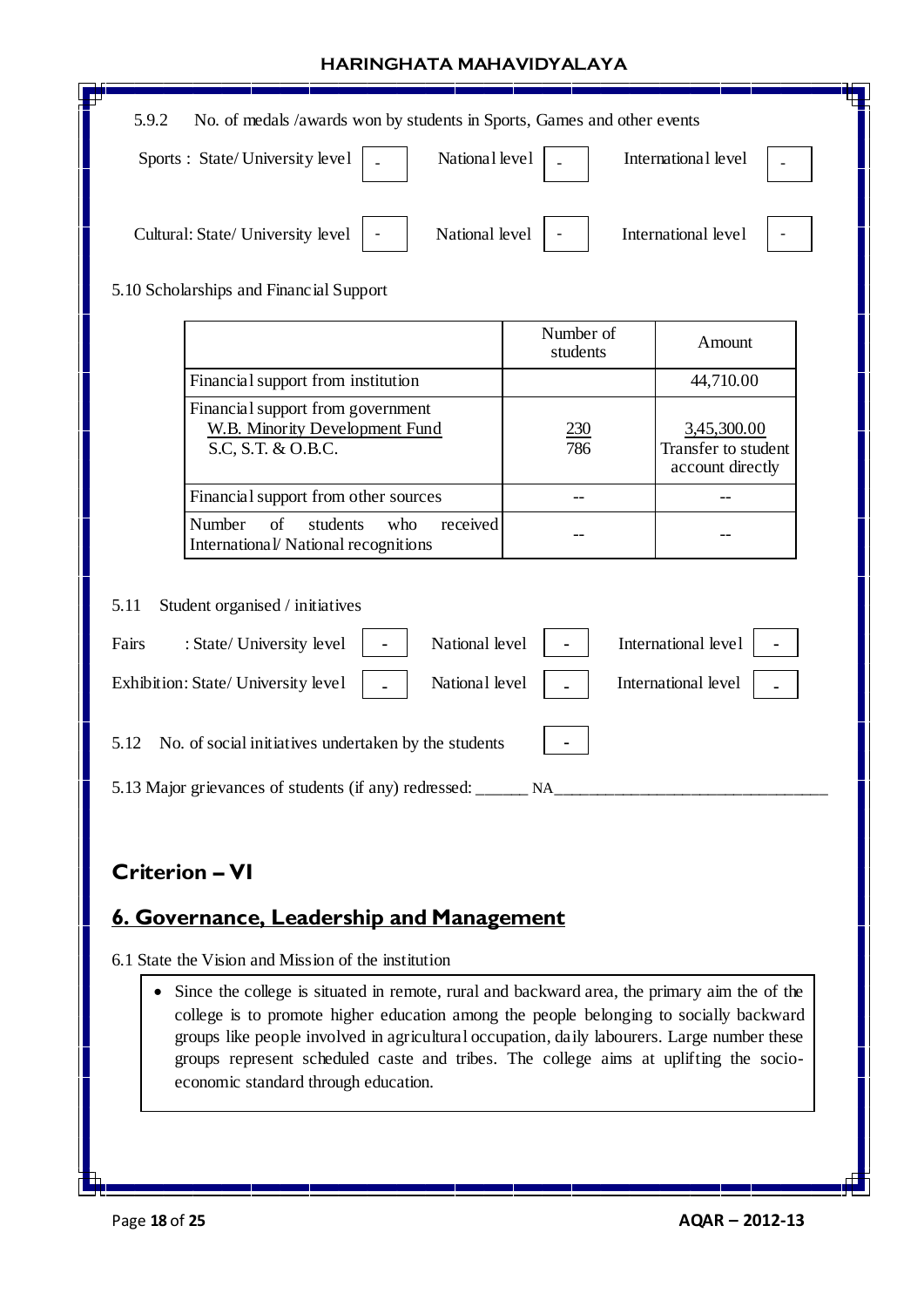6.2 Does the Institution has a management Information System

The college has management information system.

6.3 Quality improvement strategies adopted by the institution for each of the following:

#### 6.3.1 Curriculum Development

As it is an affiliated college under the University of Kalyani, there was no scope to independently frame or develop curriculum or syllabi

## 6.3.2 Teaching and Learning

- Conventional methods of teaching like chalk and talk method were generally followed. However, a few departments arranged ICT in a limited way.
- Excursion for the students of geography was also arranged.
- Regular monitoring was done.

#### 6.3.3 Examination and Evaluation

Test examinations were conducted as usual.

#### 6.3.4 Research and Development

- Minor research project was undertaken by the teacher.
- As the college conducts only undergraduate courses, there is no scope of research and development for the students. However many teachers were directly engaged in research programmes like M.Phil and Ph.D courses and research through publication of articles in journals.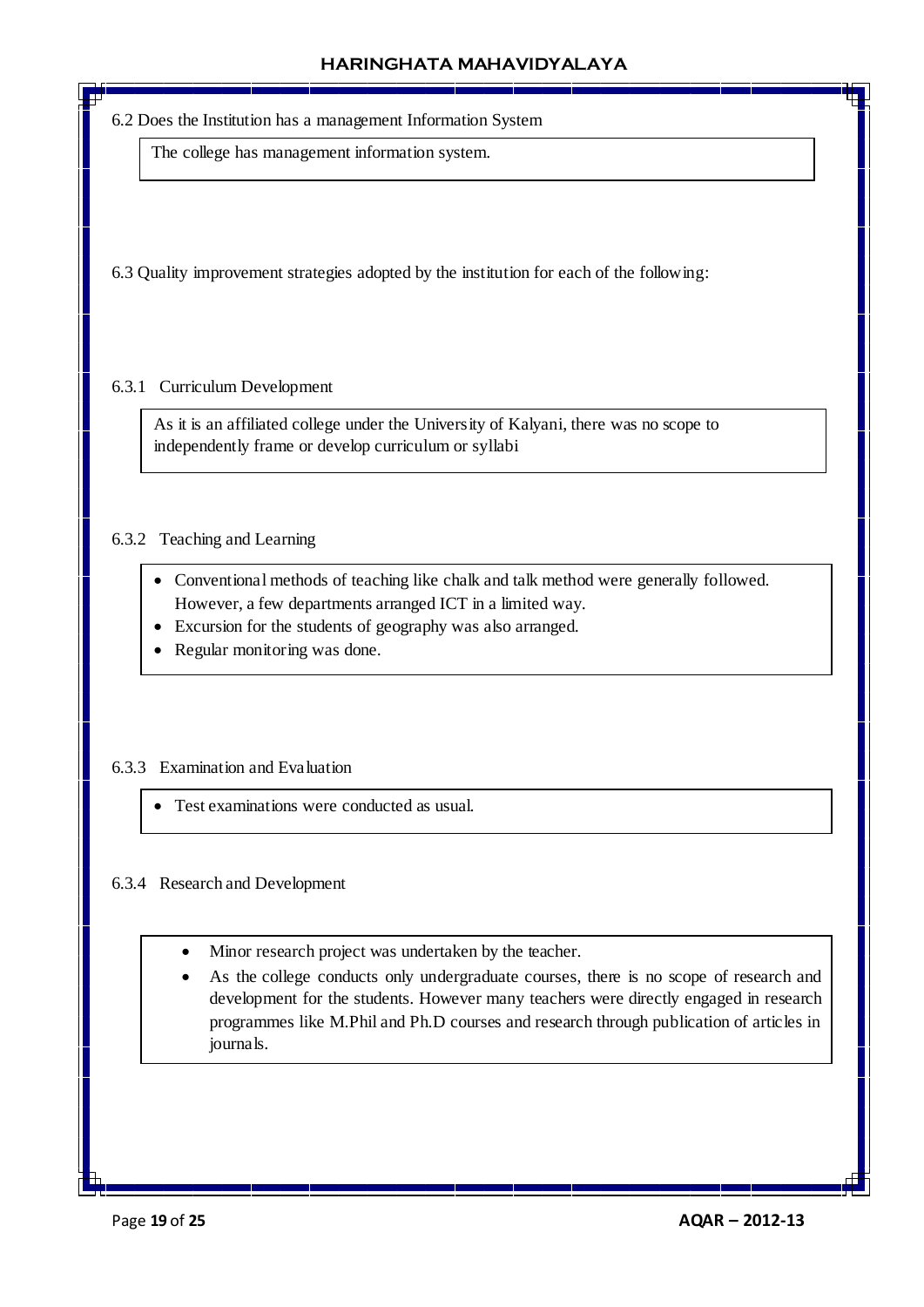#### 6.3.5 Library, ICT and physical infrastructure / instrumentation

- Library was computerised.
- New titles have been added to the library.
- Already introduced audio system for the large classes was maintained.
- Massive computerisation was done in order to upgrade technology in the college for the improvement of Commerce, geography Labs, Library and other departments. Special initiative was taken to provide laptops to each departmental heads so that they can carry out regular activities with utmost efficiency.
- Photocopier machine was purchased.
- Water filters were installed for supplying purified water to students and staffs.
- Transformer was installed for distribution of electrical load properly throughout the college campus.
- Installation of pollution free 45 KV generator was made in order to handle the situation like power failure.
- Construction of metallic road around the playground of the college.
- Green Ceramic boards were installed in different class rooms.
- Close Circuit Cameras were installed in different places.
- An all round development was made in Geography Department in order to make it in tune with modern technologies.

#### 6.3.6 Human Resource Management

- Strict vigilance in order to keep campus ragging free and making aware the students about the importance of ragging free environment.
- Informal ways of participatory culture throughout the college were given high priority.

#### 6.3.7 Faculty and Staff recruitment

- Government sanctioned posts were filled up on the recommendation of the West Bengal College Service Commission. The college had no autonomy in this regard.
- The college on the recommendation of an interview board headed by the faculties of the concerned department of the affiliating university recruits part time teachers and guest lecturers.
- Regarding recruitment of sanctioned posts of non-teaching staffs the college followed the State Govt. framed rules.
- In cases of emergency, casual non-teaching staffs were appointed by the GB.

#### 6.3.8 Industry Interaction / Collaboration

The college is situated in predominantly agrarian belt. So it was very difficult to find collaboration from industries.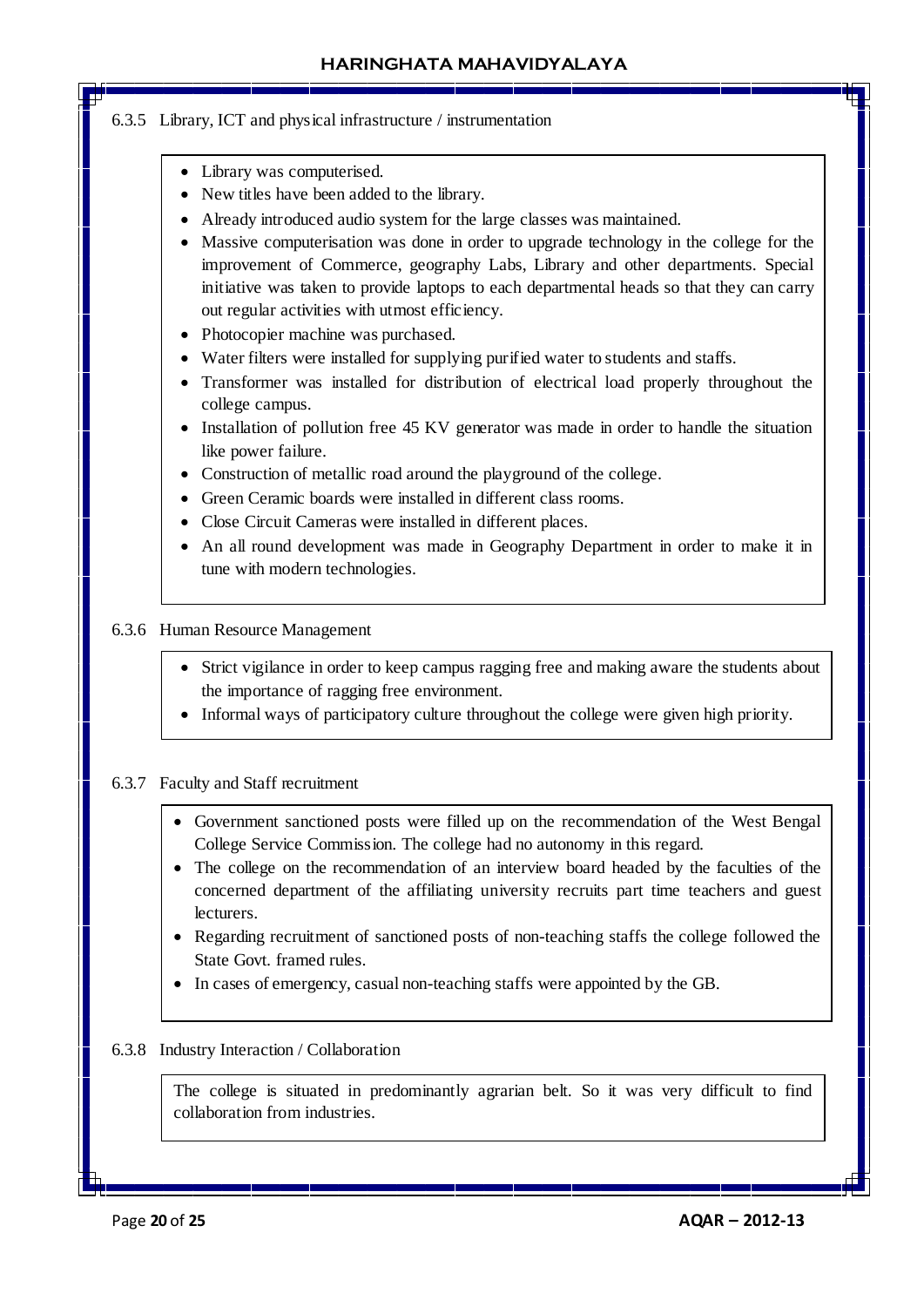## 6.3.9 Admission of Students

Notification on the college website and notice board of the college and admission was strictly as per the merit.

## 6.4 Welfare schemes for

| Teaching     | Haringhata Mahavidyalaya Employees Cooperative Credit Society Ltd.                                                                                |
|--------------|---------------------------------------------------------------------------------------------------------------------------------------------------|
| Non teaching | Haringhata Mahavidyalaya Employees Cooperative Credit Society Ltd., Festival advance                                                              |
| Students     | Fees remission facility, two separate common rooms for boys and girls, W.B. Labour<br>Welfare Scholarship, Minority Stipend, students health home |

√

6.5 Total corpus fund generated

`15,67,387.36/-

6.6 Whether annual financial audit has been done Yes  $\forall$  No

6.7 Whether Academic and Administrative Audit (AAA) has been done?

| Audit Type     |               | External                                                  | Internal       |           |
|----------------|---------------|-----------------------------------------------------------|----------------|-----------|
|                | Yes/No        | Agency                                                    | Yes/No         | Authority |
| Academic       | No            |                                                           | No             |           |
| Administrative | Yes (Finance) | Directorate of<br>Public<br>Instructions,<br>Govt. of W.B | N <sub>0</sub> |           |

6.8 Does the University/ Autonomous College declares results within 30 days?

For UG Programmes Yes | No



For PG Programmes Yes  $N_A$  No

 $NA$   $N^0$   $NA$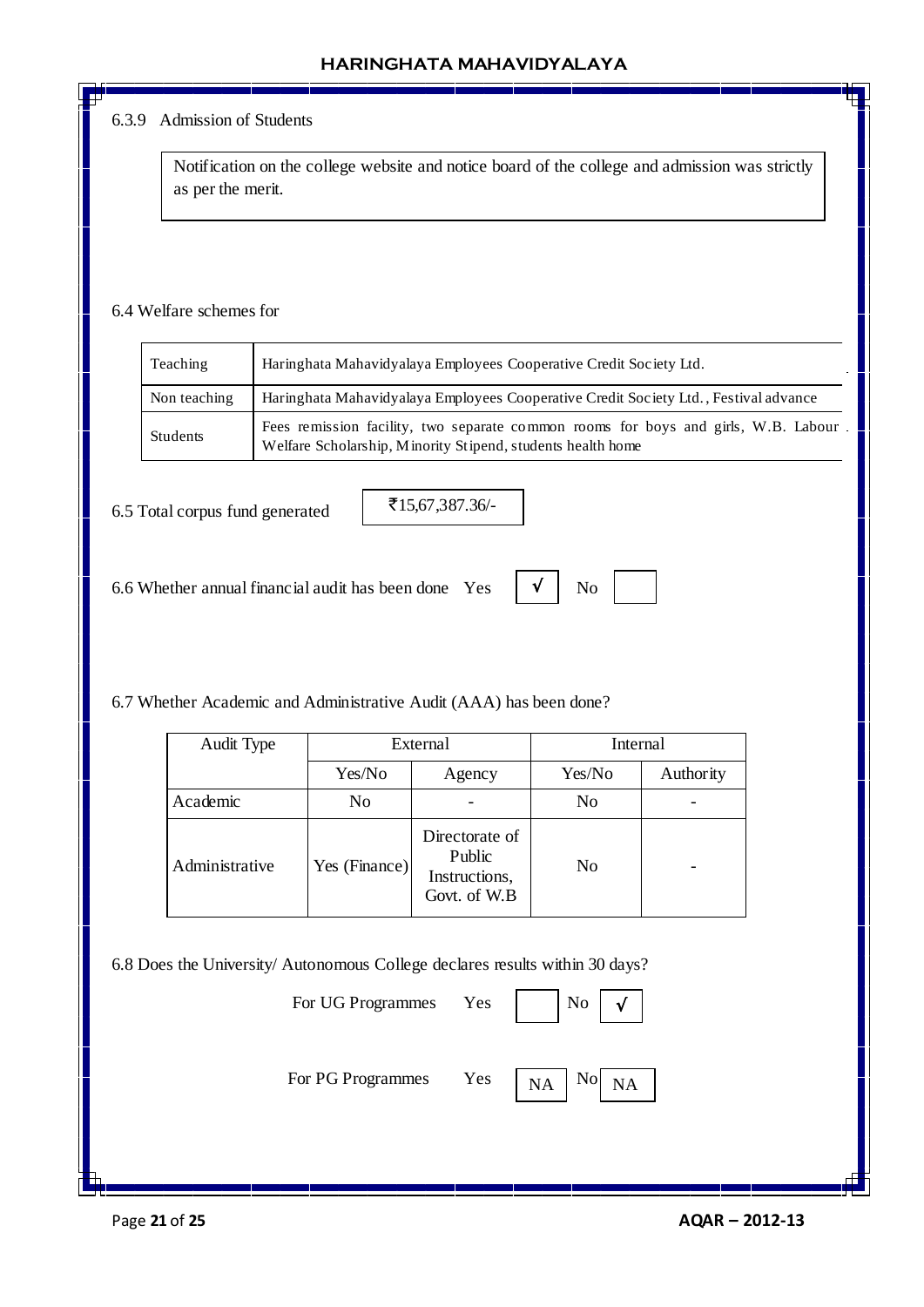6.9 What efforts are made by the University/ Autonomous College for Examination Reforms?

NA

<u> Tanzania (Tanzania) (Tanzania) (Tanzania) (Tanzania) (Tanzania) (Tanzania) (Tanzania) (Tanzania) (Tanzania) (</u>

6.10 What efforts are made by the University to promote autonomy in the affiliated/constituent colleges?

NA

6.11 Activities and support from the Alumni Association

No

6.12 Activities and support from the Parent – Teacher Association

No

No

6.13 Development programmes for support staff

6.14 Initiatives taken by the institution to make the campus eco-friendly

- Plantation and gardening.
- Constant awareness creation regarding keeping the college campus clean and healthy.
- Installation of pollution free generator.

# **Criterion – VII**

## **7. Innovations and Best Practices**

- 7.1 Innovations introduced during this academic year which have created a positive impact on the functioning of the institution. Give details.
	- Restriction on the use of plastic in college campus.
	- Poster and graffiti free campus.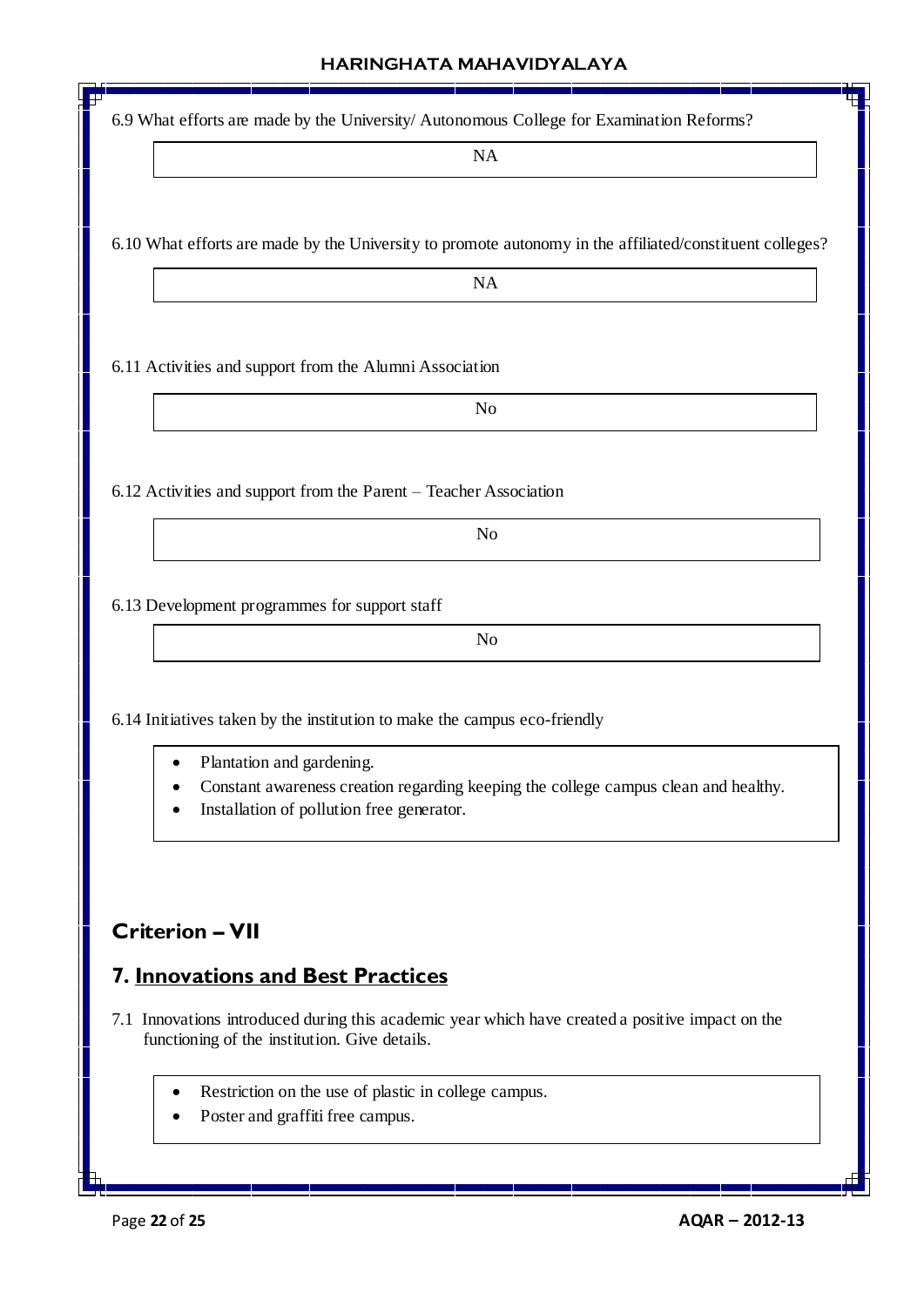| 7.2 Provide the Action Taken Report (ATR) based on the plan of action decided upon at the<br>beginning of the year                                                                                           |
|--------------------------------------------------------------------------------------------------------------------------------------------------------------------------------------------------------------|
| The college remained committed to admission strictly based on Merit of Higher<br>٠<br>Secondary (+2 Level) examination.                                                                                      |
| Test examinations were conducted in order to evaluate the regularity in progress of<br>the students.                                                                                                         |
| Few Tutorial Classes were also conducted as per the need and requirements of the<br>students.                                                                                                                |
| A number of programmes were conducted as a measure of extra-curricular and<br>٠<br>outreach activities.                                                                                                      |
| To address the need of the students and problem of teacher-student ratio, measures<br>٠<br>were undertaken in this regard.                                                                                   |
| Annual sports, cultural programme, freshers' welcome also took place.<br>٠                                                                                                                                   |
| Shifting of Commerce Department to the girls' hostel so that the building did not get<br>$\bullet$<br>damaged for long-time unused.                                                                          |
| Enhancement of seats in different courses of the college.<br>$\bullet$                                                                                                                                       |
| Installation of pollution free 45 KV generator.<br>$\bullet$                                                                                                                                                 |
| Annual Maintenance Contract was entered with vendor for photocopier machines.                                                                                                                                |
| UGC sponsored national seminar in the Department of Bengali was conducted.<br>Separate bank account was opened for MP LAD grants for construction of the science<br>laboratory.                              |
| UGC remedial classes were taken.<br>$\bullet$                                                                                                                                                                |
| A separate bank account was opened for metallic road around the playground of the<br>$\bullet$<br>college out of MLA LAD grant.                                                                              |
| Photocopier was installed in exchange of old one.                                                                                                                                                            |
| Ceramic green boards were installed in class rooms.                                                                                                                                                          |
| 7.3 Give two Best Practices of the institution (please see the format in the NAAC Self-study Manuals)<br>The NSS college units organised AIDS Awareness programme among the students and<br>local community. |
| NSS Special Camp.                                                                                                                                                                                            |
| Annexure-II                                                                                                                                                                                                  |
| *Provide the details in annexure (annexure need to be numbered as i, ii, iii)                                                                                                                                |
| 7.4 Contribution to environmental awareness / protection                                                                                                                                                     |
| Attempt to develop environment consciousness among the students.                                                                                                                                             |
| Pollution free 45 KV generator was installed.                                                                                                                                                                |
| Effort was taken to continue the good practices of gardening.                                                                                                                                                |

7.5 Whether environmental audit was conducted? Yes

 $No$   $\sqrt{ }$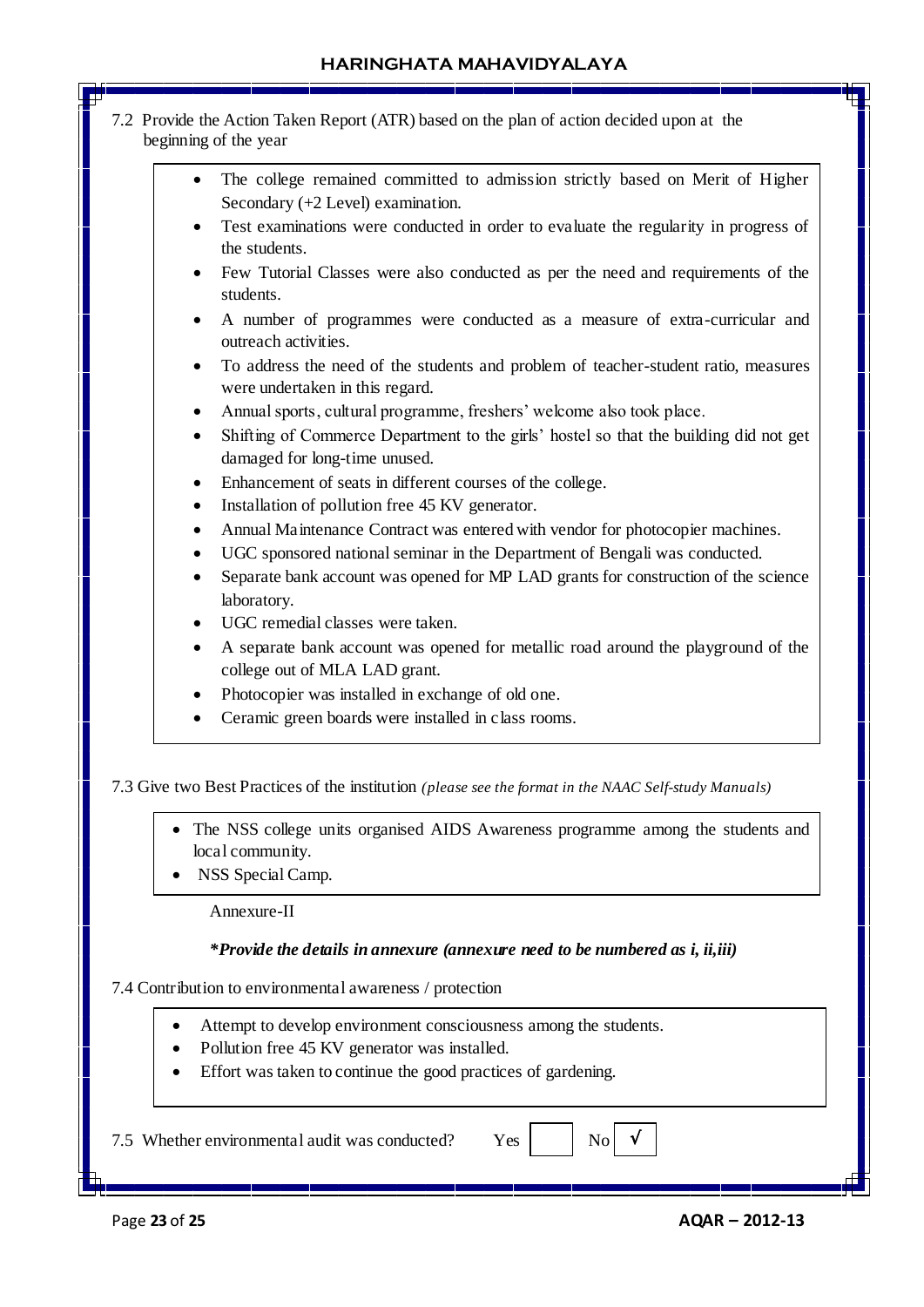7.6 Any other relevant information the institution wishes to add. (for example SWOT Analysis)

### **Strengths:**

- Technological development through installation of transformer, purchase of computers.
- $\triangleright$  Modernisation of Geography Labs.
- $\triangleright$  There was a good and harmonious relationship between teachers and students.
- $\triangleright$  NSS wing of the college was very active.
- Dedicated faculty and staff members.

#### **Weakness:**

- $\triangleright$  Majority of the students were first generation learners which lead to problem of comprehension and communication at the initial stage.
- $\triangleright$  Students coming from the under privileged sections of the society lacked required time and scope for study outside the college campus.
- $\triangleright$  Principal retired on 31<sup>st</sup> March, 2013.
- $\triangleright$  Some of the departments like Geography, English and Education had no full time permanent teachers.
- $\triangleright$  Inadequate infrastructure came in the way of students' progress substantially.

## **Opportunities:**

- $\triangleright$  The vision of the college helped to engage socially relevant programmes like AIDS awareness, environmental awareness
- $\triangleright$  The mission and vision of the college were in tune with the aspirations and requirements of the local people which made it possible to further develop the college.

#### **Challenges:**

- $\triangleright$  Development of job oriented courses for the upliftment of the students.
- $\triangleright$  Scope for introducing new subjects.

## 8. **Plans of institution for next year**

- Shifting of library and UGC Net resource Centre in unused girls' hostel.
- Proposal for introduction of Physical education, Sanskrit and Philosophy Departments from the academic session 2014-15.
- Recruitment of sufficient number of guest lecturers for supporting and smooth maintenance of the academic activities of the proposed new departments.

*Name:* UDDALAK ROY *Name:* DR. PRATAP CHANDRA MANDAL

 $hdd$ dk Ray QV. Pratop arandra Maxdel

*Signature of the Coordinator, IQAC* Signature of the Chairperson, IQAC

*\_\_\_\_\_\_\_\*\*\*\_\_\_\_\_\_\_*

Page **24** of **25 AQAR – 2012-13**